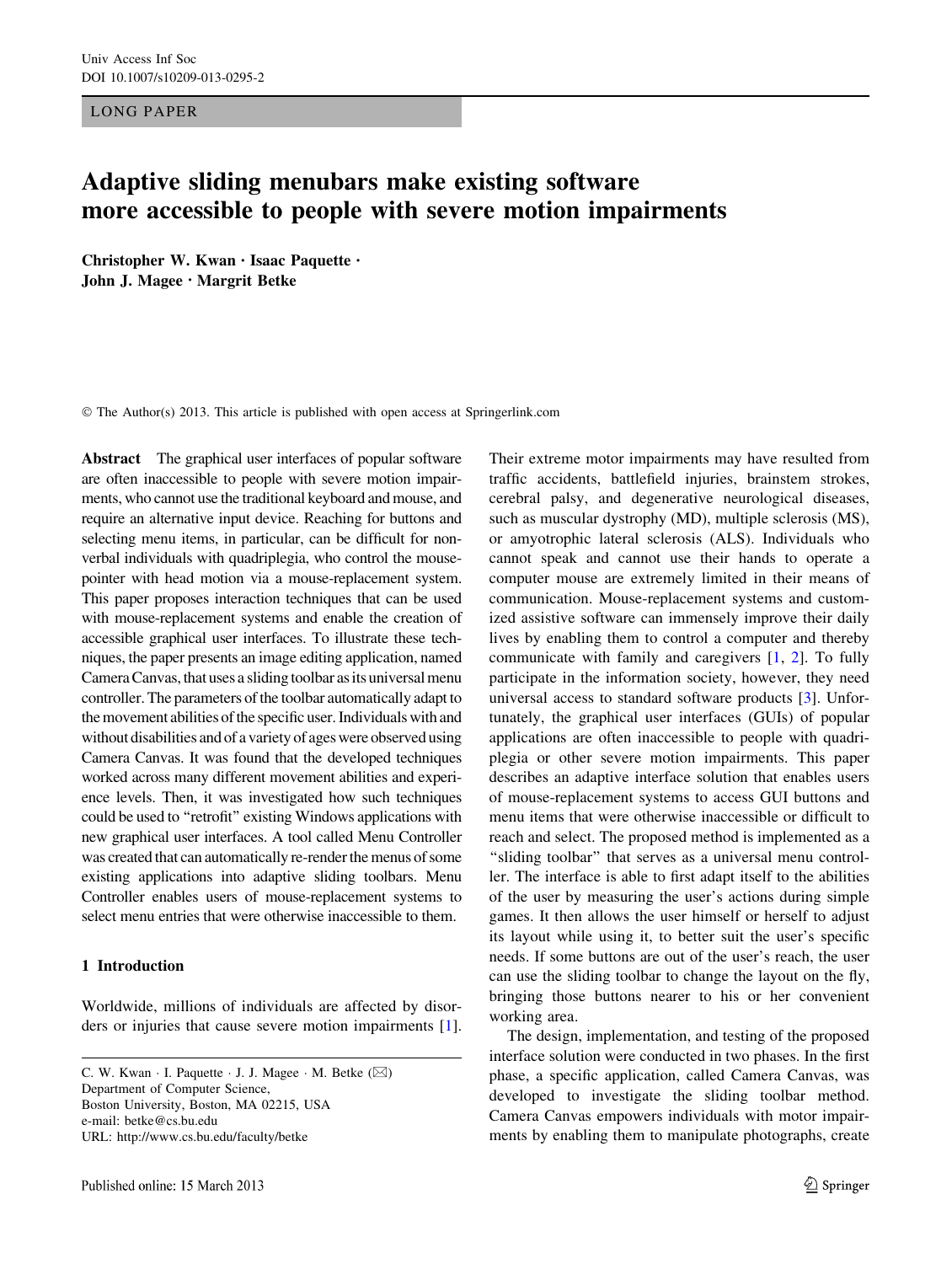drawings, and use it as a canvas for communication and expression. Image editing involves many different mouse interactions, which had to be reimagined for use with a mouse-replacement system. The development of Camera Canvas offered an important opportunity for experimenting with different types of user interfaces and interaction techniques. While the core contribution is the sliding customizable toolbar method, experimentation was also carried out with strategies to simulate clicking-and-dragging and clicking-and holding interactions, provide visual feedback, and reduce accidental selection commands.

In the second phase of the work, after user studies with Camera Canvas helped us to refine the techniques, the functionality of the sliding toolbar method was generalized and the ''framework application'' Menu Controller was created. Menu Controller automatically retrofits the GUIs of existing Windows applications with adaptive sliding menubars with buttons that enable users of mousereplacement systems to access the menu entries of these applications.

Preliminary versions of Camera Canvas and Menu Controller have been described in conference proceedings and technical reports [[4–6\]](#page-15-0). This paper describes the most recent versions of the software and explains how several key issues have been addressed that were unsolved in previous versions. In particular, the difficulties experienced by an individual with quadriplegia during a user study prompted further exploration and changes of Menu Controller. Finally, additional user studies involving participants with cerebral palsy are presented.

#### 2 Related work

Users with motor impairments often have difficulties controlling the mouse pointer, for example, keeping it steady while navigating, moving it in desired directions on the screen, and targeting a button or menu item without slipping off or overshooting [\[3](#page-15-0)]. Difficulties also include operation of the mouse buttons. Similar to how this work addresses the difficulties that users of mouse-replacement systems have in selecting small, closely grouped menu entries, Worden et al. [\[7](#page-15-0)] addressed the difficulties that older adults have in making small mouse movements and clicking on small targets. Instead of trying to modify the interface layouts of existing applications, the authors developed two new interaction techniques that operate within existing layouts: area cursors—mouse pointers with larger than normal activation areas and sticky icons—icons that automatically reduce the gain ratio of the mouse pointer when it is on them, making it easier for the mouse pointer to stop or ''stick'' on the icon. The Bubble Cursor [\[8](#page-15-0)] is an improvement on the area cursor, such that it dynamically resizes its activation area so that only one target is selectable at any time. Hurst et al. [[9\]](#page-15-0) also addressed the problem of making user interface targets easier to select. They used an adaptive pointing technique where small forces are associated with past clicks. Frequently clicked-on areas accumulate a pseudo-haptic magnetic field that draws the mouse pointer to them in a way similar to *sticky icons*. The *ceCursor* by Porta et al. has been designed as a contextual gaze-controlled mouse pointer for use with eye-tracking interfaces. The pointer is represented as a square with four direction buttons placed around it. The user can move the pointer in a stepwise manner, icon-by-icon, or continuously by gazing at a direction button.

The proposed concept of a "sliding menu bar" relates to the idea of reducing the size of an onscreen keyboard by enabling the user to slide into view only those rows of the keyboard that are needed  $[10]$  $[10]$ . Spakov and Majaranta  $[10]$ showed that text can be entered via such keyboards by gaze.

The work reported here relates to projects on creating framework applications that can provide access to or augment existing software. Akram et al. [[11\]](#page-15-0) developed an application mediator to give users of mouse-replacement systems a greater degree of autonomy when launching applications or switching between tasks. Their system has an accessible parent menu that provides access to a fixed set of application tools, including a text-entry program, web browser, and music player. Another accessibility project that provides a generic approach for accessing more than one application is Johar  $[12]$  $[12]$ . It provides a mechanism that developers of applications can implement that will allow external user interfaces to manipulate their applications. However, Johar can only be used for applications that are explicitly designed to cater to the Johar interface. Olsen et al. [\[13](#page-16-0)] described an architecture for creating ''interface attachments''—small independent programs, such as a text searcher or a spell checker, that can augment the functionality of a variety of applications. Their implementation involves intercepting components of a Java user interface toolkit in order to access the visual information that the applications display on screen.

The realization that computer interfaces should adapt to the user instead of the user having to adapt to the interface is important [\[14](#page-16-0)]. Traditional interfaces are inflexible or at best difficult to customize. Interfaces for users with disabilities should be designed so that they can adapt and be easily modified to cater to the capabilities of the user [\[15](#page-16-0)]. Moreover, users should be able to access assistive technology independently, with minimal assistance from caregivers [[16\]](#page-16-0). Recent efforts have focused on creating customizable [\[17–19](#page-16-0)] and automatically generated [[20\]](#page-16-0) user interfaces for people with motor impairments. Some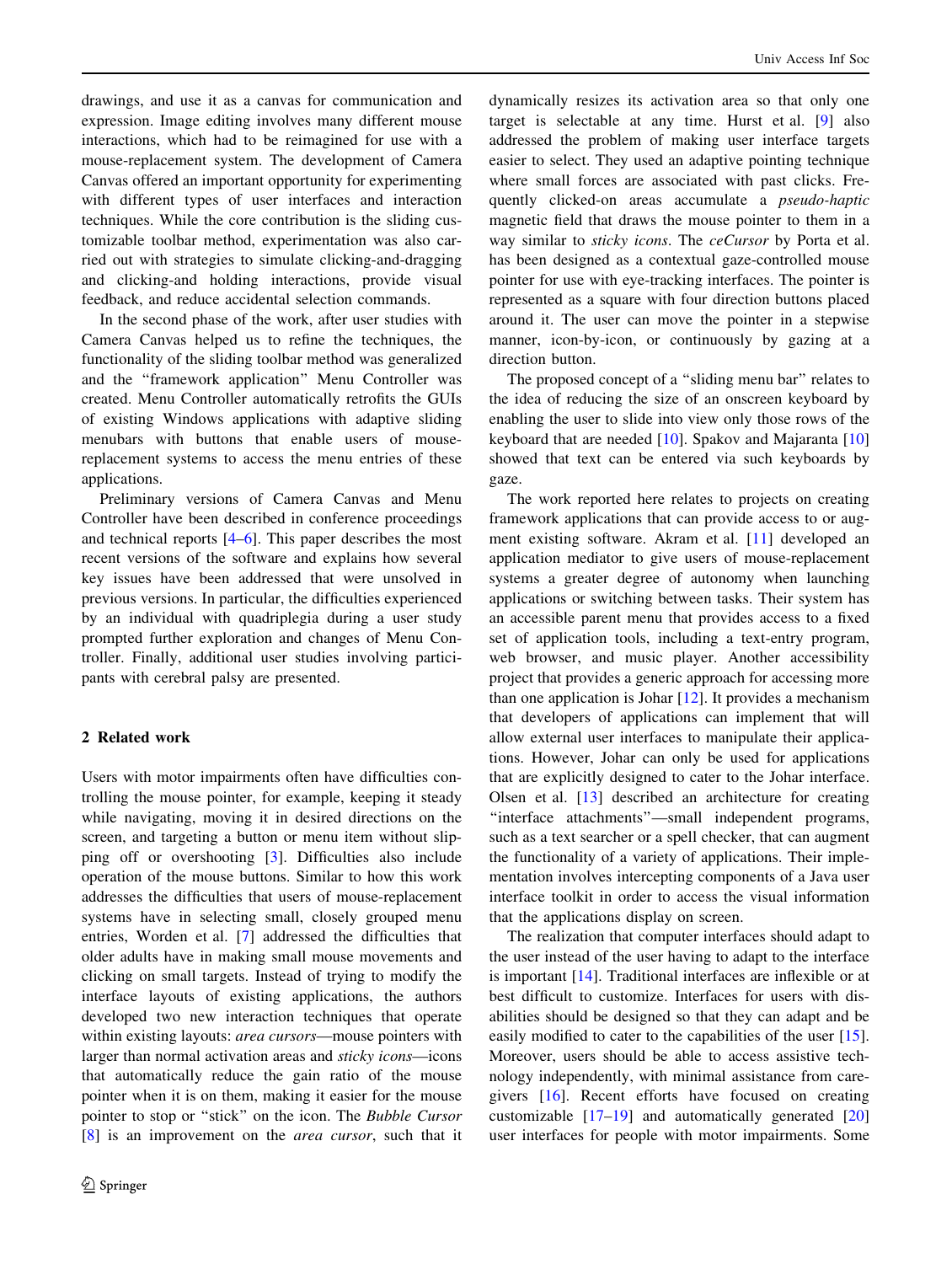users have better control of their movements along certain axes [[21\]](#page-16-0), including eye movements [\[22](#page-16-0)], some users can only click buttons of a certain minimum size, and some users experience degradation of movement abilities over time.

SUPPLE is a system that automatically generates personalized user interfaces for individual users based on their motor capabilities [\[20](#page-16-0)]). The Hierarchical Adaptive Interface Layout (HAIL) model presents specifications for the design of user interfaces that can change and adapt to users with severe motion impairments [\[17](#page-16-0)]. The approaches of both SUPPLE and HAIL look at generating user interfaces at a programmatic level; creating more usable and adaptive interfaces by creating new applications. In Menu Controller, a different but related problem was addressed, namely of generating user interfaces for software that already exists and whose source code is not available to be modified. The problem at stake is how to transform these already implemented interfaces to make them more usable and customizable to the needs of users with severe motor impairments.

The work presented here relates to general work in input and output redirection and reverse engineering of user interfaces. Two projects utilizing redirection on the Windows platform are mudibo [[23\]](#page-16-0), which can simultaneously duplicate dialog boxes across multiple monitors, allowing a user to interact with the dialog in any location, and Win-Cuts [[24\]](#page-16-0), which allows a user to replicate portions of existing windows and interact with them as new independent windows. Stuerzlinger et al. [\[25](#page-16-0)] developed User Interface Façades, a system for adapting existing user interfaces in general. Their system uses direct manipulation techniques and requires no programmatic changes to the existing applications. It provides facilities to create new user interfaces using duplicated screen regions, add holes to user interfaces in order to overlay applications on top of one another, and most relevantly modify the interaction behavior of existing user interface widgets or replace them entirely with new ones.

There are also projects that achieve redirection and reverse engineering of user interfaces with image processing. The SegMan system [\[26](#page-16-0)] translates pixel-level input, such as the appearance of user interface components, into objects and symbols for cognitive models, so that the models can interact with existing Windows applications. Hurst et al. [[27\]](#page-16-0) improved upon the Microsoft Active Accessibility API's [\[28](#page-16-0)] ability to detect the location and size of user interface targets by developing a hybrid approach that combines the API with machine learning and computer vision techniques. Finally, Prefab [[29\]](#page-16-0) is a system that uses a pixel-based approach, independent of specific user interface toolkits or platforms, to reverse-engineer the user interface structures of existing applications. Using input and output redirection, *Prefab* can then modify the apparent behavior of these interfaces or even implement new advanced behaviors.

Camera Canvas is unique as an application for people with severe motion impairments in that it combines photoediting and drawing functionality. Drawing programs have been popular applications for users of mouse-replacement systems, especially children [[1\]](#page-15-0). A number of drawing programs for users with severe physical disabilities exist. Eagle Paint [[1\]](#page-15-0) is a program designed for use with a mousereplacement system that allows users to draw freeform lines, EyeDraw [[30\]](#page-16-0) is a drawing program designed for use with an infrared eye tracker, and VoiceDraw [\[31](#page-16-0)] is a drawing program that allows users to draw freeform lines by making different sounds with their voices.

Individuals with extreme paralysis have a choice among various commercial, open-source, and freeware mousereplacement systems [\[1](#page-15-0), [3\]](#page-15-0) that may be controlled by head motions  $\left[32-35\right]$  $\left[32-35\right]$  $\left[32-35\right]$  or eye motions  $\left[22, 36-41\right]$  $\left[22, 36-41\right]$  $\left[22, 36-41\right]$ . User studies were conducted by the authors of this paper with the Camera Mouse interface [\[32](#page-16-0)], a popular, freely available video-based mouse-replacement system that enables a user to control the mouse pointer by moving his or her head in front of a camera. Between June 2007 and 2013, Camera Mouse has been downloaded more than 1,000,000 times and is used in schools, hospitals, and private homes worldwide [[42\]](#page-16-0). The interface issues a click command when the mouse pointer has dwelled over a GUI item for a certain amount of time (the default setting is 1 s). Mouse pointer movements can be set to be smoothed, a feature helpful for users with tremor. Various kinds of customized application programs have specially been designed for use with Camera Mouse [[1\]](#page-15-0), including text-entry programs, web browsers, games, and drawing programs. In the user studies described in this paper, Eagle Aliens, a simple "shoot the aliens" game, and Eagle Paint, the abovementioned drawing program, were used. These applications had been specifically developed for Camera Mouse and are freely available on its website [[42\]](#page-16-0).

#### 3 Development and evaluation of camera canvas

This section first describes the proposed adaptive sliding toolbar method and how users can control menu items of Camera Canvas with it. It then explains how the complex mouse actions have been redesigned, such as clicking-anddragging, needed for photo-editing and picture drawing, so that the Camera Canvas software becomes accessible to users of mouse-replacement input systems. The section also reports on studies with users with and without disabilities, who used Camera Canvas with the mousereplacement system Camera Mouse.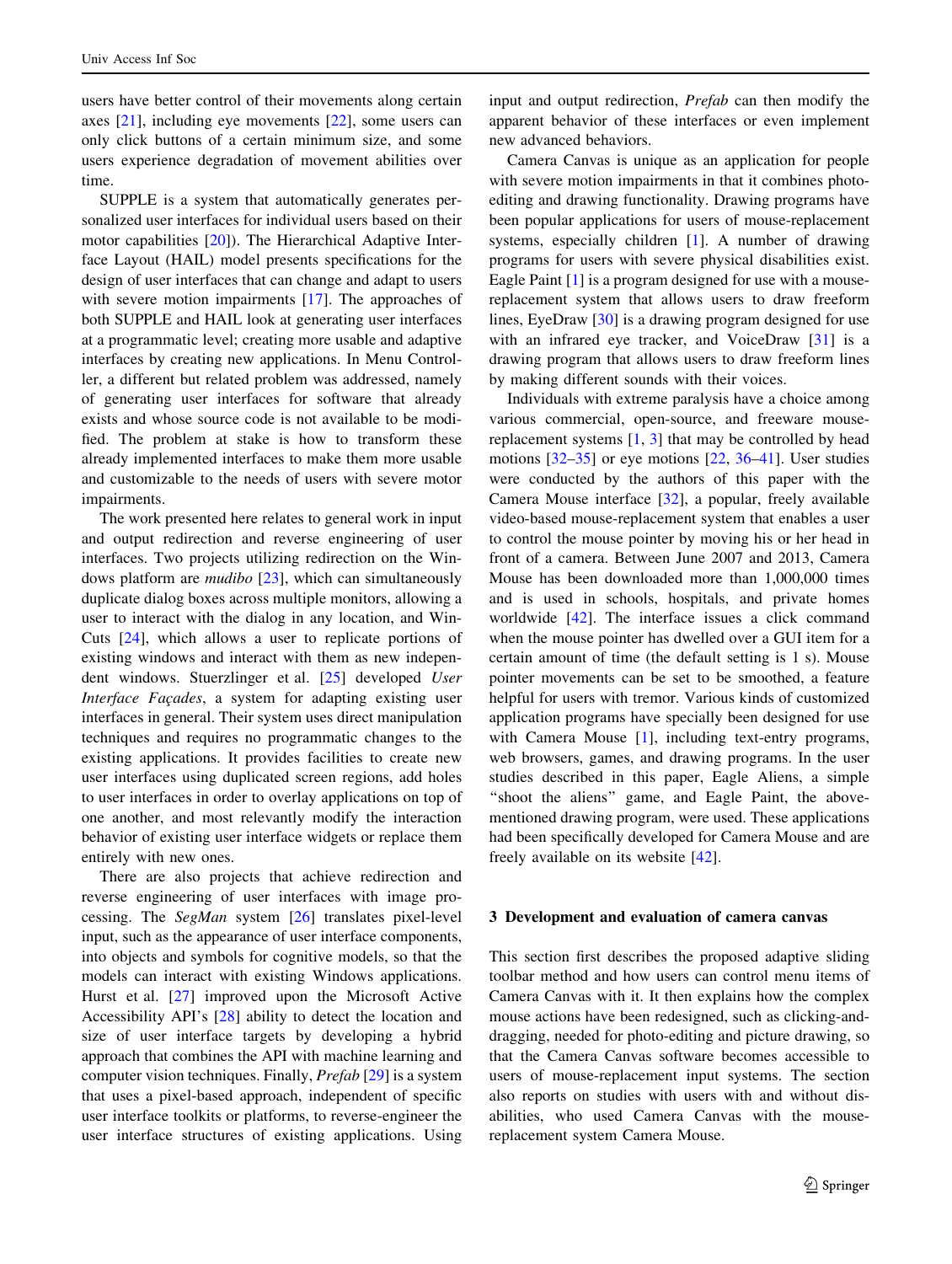#### <span id="page-3-0"></span>3.1 Sliding toolbar

The main user interface element of Camera Canvas is the Sliding Toolbar (Fig. 1 top). It consists of two panels: a tool menu panel containing specific image editing tools and a navigation panel containing navigation buttons. The user can reposition the tool panel by sliding it sideways using the Prev and Next buttons in the navigation panel (Fig. 1). This sliding ability addresses the problem of some users only having good movement control within a certain range of the center of the screen. If users cannot reach a tool button on the edge of the screen, they can select Prev or Next to slide the tool buttons toward the center. The direction of movement is from the perspective of the button currently in the center position of the toolbar (in Fig. 1 top, the Zoom button, in Fig. 1 bottom, the Color Choice button). Pressing the Prev button will cause the button in the previous position to the center position to slide to the center position. Similarly, pressing the Next button will cause the button in the next position after the center position to slide to the center position. As long as the user keeps the mouse pointer on top of the Prev or Next button, the toolbar will continue to automatically slide on an adjustable interval.



Fig. 1 Top Camera Canvas in Photo-editing mode with a *horizontal*top layout and small buttons. Bottom Drawing mode with a verticalleft layout and larger buttons (right). The second set of Prev and Next buttons signify that the toolbar includes more buttons off-screen

When a tool from the tool menu panel is selected, if that tool has a submenu, the buttons of that submenu will replace the current buttons in the tool menu. The user can get back to the previous menu of buttons by pressing the Back button in the navigation panel or go back to the topmost tool menu by clicking the Main Menu button in the navigation panel.

Camera Canvas has three configurable settings in the Settings menu: toolbar placement, button size, and toolbar sliding speed. These settings can all be changed at run-time using tools within the application. The tools are designed to be easy to use so that the user can actually modify the configuration himself. The placement and orientation of the toolbar can be changed to four settings: Horizontal-Top (Fig. 1, left), Horizontal-Bottom, Vertical-Left (Fig. 1, right), and Vertical-Right.

Each setting aims to constrain movement primarily along a single axis and in a single area of the screen to address the challenges of users having better movement abilities along different axes and users being able to reach different areas of the screen more easily than other areas.



Fig. 2 The "Catch the Butterfly" game recommends which axis and area of the screen are best for the user by having her follow a butterfly (left). Green lines show ideal mouse trajectory, red circles show actual trajectory. The ''Pop the Balloon'' game recommends a button size for the user by having her try to keep the mouse pointer still within a small area (right). The balloon is the ideal area; red circles show the actual mouse movement area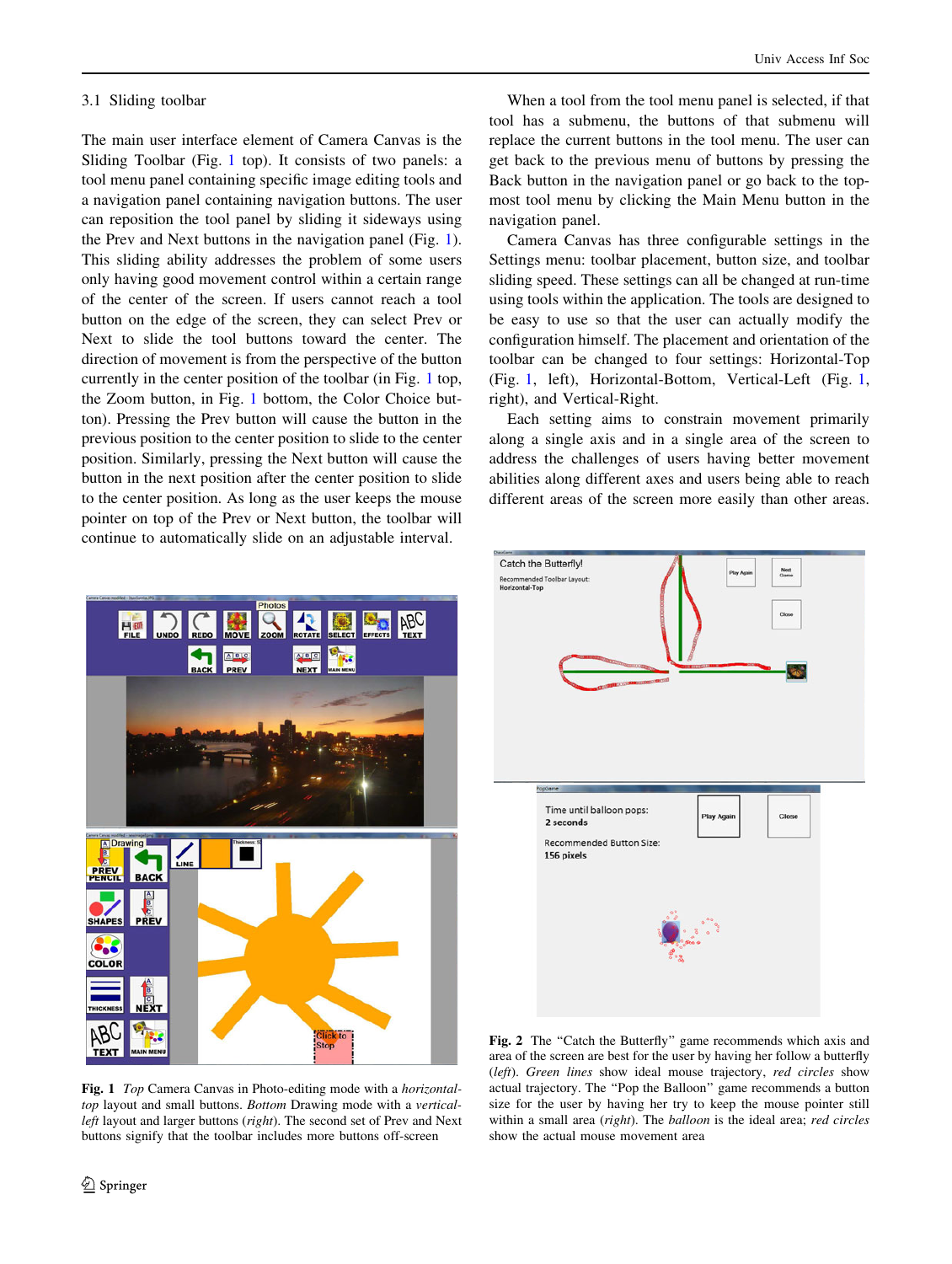The size of all buttons in the application can be made smaller or larger to address the challenge of different people being able to click buttons of different minimum sizes. Finally, the interval at which the toolbar buttons slide can also be adjusted so that the buttons slide faster or slower. The Settings menu also contains a configuration wizard for Camera Canvas in the form of two simple, easy to understand games (Fig. [2](#page-3-0)). With these games, a user's performance can be analyzed automatically, so that settings for Camera Canvas can be recommended that would make it the most usable for the specific user.

#### 3.2 Camera canvas: photo-editing tools

For the Photo-editing mode of Camera Canvas, several interaction techniques were developed to make common photo-editing tasks possible with camera-based mousereplacement systems. The Move and Zoom tools place four translucent arrows in the middle of the screen. To pan around the image, the user puts the mouse pointer over one of the arrows and the image automatically moves until the user moves the mouse pointer off of the arrow (Fig. 3, top left and bottom). No matter the size of the image, the user only needs to make small movements between the arrows to pan, instead of having to physically move the mouse pointer around the entire image. The Rotate tool uses a custom user interface component called a Choice Form (Fig. 3, top right) that is an alternative to components such as sliders or small increment arrows, which are challenging for users who have difficulties controlling the mouse pointer. The middle of the Choice Form contains a preview of the rotated image so that the user can see the effects of the rotation before actually committing the change. The Choice Form is also used by many other tools in Camera Canvas.

Instead of the traditional click-and-drag method of selecting a portion of an image, the Select tool uses two sets of arrows similar to the ones used in the Move and Zoom tools. When using Select, a translucent blue rectangle (representing the selection) and two sets of arrows appear in the center of the image, for the user's convenient access. The set of four arrows on the left control the position of the top left corner of the selection box and the set of four arrows on the right control the position of the bottom-right corner of the selection box. By moving the mouse pointer into these arrows, the user can control the



Fig. 3 Photo-editing with Camera Canvas. Top left: Camera mouse user with Moving Tool. Top right: Rotate Tool. Bottom: Select Tool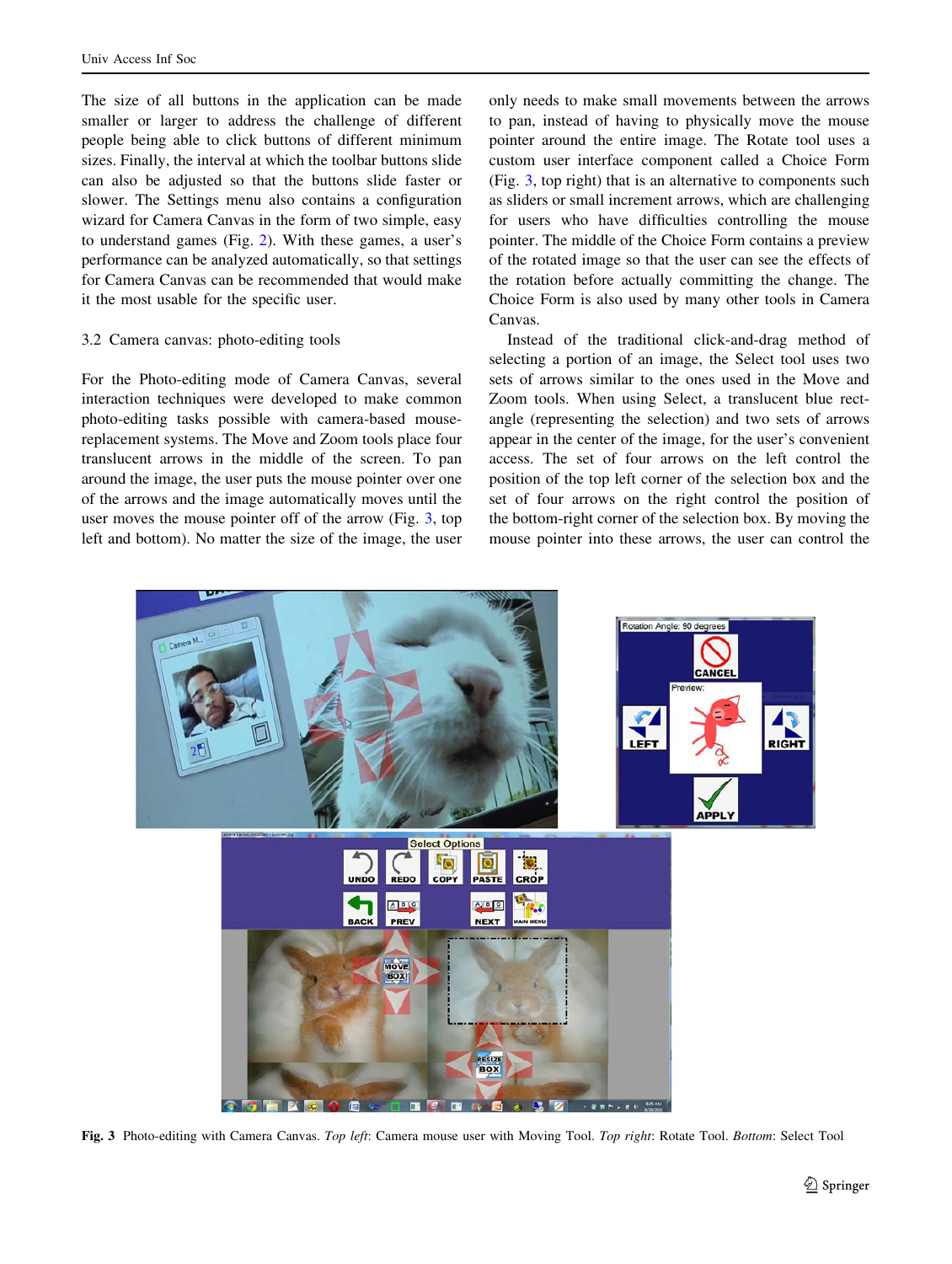<span id="page-5-0"></span>position and size of the selection box. The two sets of arrows never change positions from the center of the image, so no matter the size of the selection, the user can control it using only small movements between the two sets of arrows. Once the selection box is of the desired position and size, the user can then cut, copy, paste, or crop the selection.

### 3.3 Camera canvas: drawing tools

The Camera Canvas interaction for drawing straight lines and geometric shapes was inspired by the drawing process in EyeDraw [\[30](#page-16-0)]. To address the ''Midas touch'' problem [\[43](#page-16-0)] for drawing (how to differentiate looking at the picture versus actually drawing the picture), the researchers of EyeDraw created a system where if the user looked at one spot for some amount of time, the cursor would change colors to signify that drawing was about to begin; if the user was just looking and did not want to actually start drawing, they would just need to look elsewhere.

In Camera Canvas, to start drawing, the user must first dwell on the area where she would like to place the starting point of her drawing. After a click is registered, a green helper box appears where she clicked to signal that drawing is about to begin. If the user would actually like to start drawing at that point, she keeps the mouse pointer in the green Helper Box long enough for another click to register and then drawing begins. If the user does not want to place the starting point at that location, she only needs to move the mouse pointer out of the green Helper Box and it disappears, resetting the process. As the user is drawing, the line or shape is continuously redrawn with the ending point at the current position of the cursor. When the user wants to end the drawing, she dwells where she would like to end the drawing and a red Helper Box appears. If she would in fact like to place the end point of the drawing at that point, she just needs to keep the pointer inside of the red Helper Box. If she does not want to place the end point there and instead wants to continue drawing, she just needs to move the mouse pointer out of the red Helper Box and it disappears. The sizes of the Helper Boxes are the same size as the toolbar buttons and will change if the button size is changed. The drawing process is outlined in Fig. 4, top.

Instead of using a traditional color palette which relies on sliders or clicking of a precise point in a color wheel, a simple color palette was implemented that is much more usable with Camera Mouse, but still gives users a fair amount of color variety. The color menu (Fig. 4, bottom) first displays a set of primary colors: black, white, brown, red, orange, yellow, green, blue, and violet. When the user clicks on a primary color, nine different shades of that color are then automatically generated for the user to choose from.

## 3.4 Camera canvas experiments, results, and conclusions

Several user studies were conducted to obtain a qualitative assessment of the program use.

#### 3.4.1 Methodology of experiments and technical details

A total of 28 users without and 3 users with physical disabilities participated in the study, with ages ranging from elementary, middle, and high school age, college age and middle age. The users without disabilities had never used the Camera Mouse input system before. The participants were asked to use various Photo-editing tools to manipulate a photograph and various Drawing tools to draw a shape. They were then asked to play around with changing different configuration settings. There was no strict test plan; users were given freedom to explore the different features of the program as the researchers observed them. The studies were conducted in the summer and fall of 2010 and involved several multi-hour computer sessions.



Fig. 4 Top: The drawing process in Camera Canvas. Bottom: The Camera Canvas color palette generating different shades of green



Fig. 5 Drawings created by users without disabilities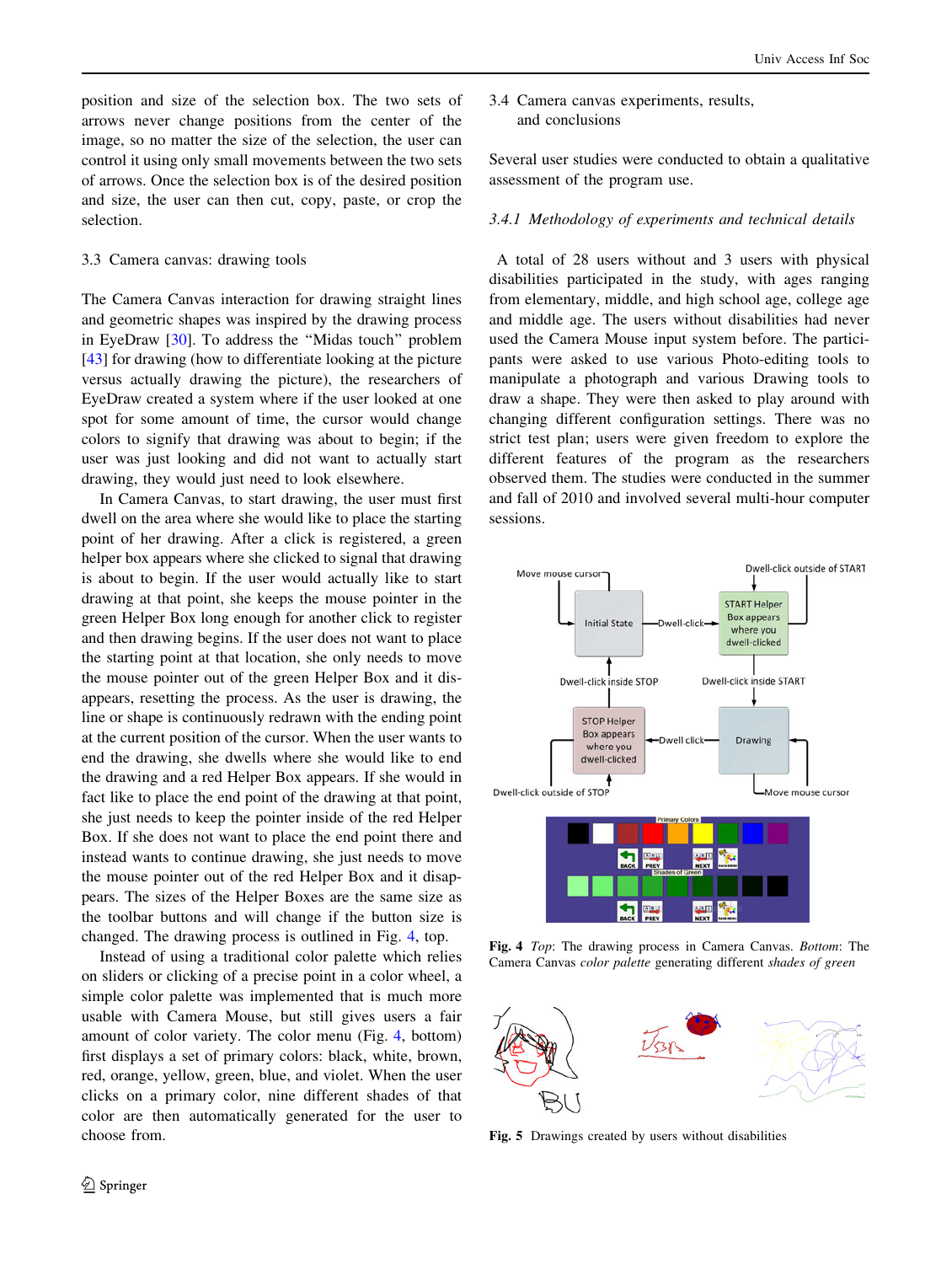<span id="page-6-0"></span>Fig. 6 Left: A user with cerebral palsy (User C) interacting with Camera Canvas using the Camera Mouse. Right: An image edited by a user with severe cerebral palsy (User R). He was able to rotate the image (presented to him upside-down) and experiment with drawing several shapes on the image



Camera Canvas was designed for Windows and can handle various versions of Windows-based operating systems. The evaluation studies were conducted with laptop and desktop computers by Sony, Alienware, and Dell with Intel dual or quad core CPU speeds ranging from 1.83 to 2.83 GHz and running the 32-bit versions of Windows 7 Professional, Windows Vista, and Windows Server 2003, respectively. Computer screen resolution was  $1280 \times 800$ , 1920  $\times$  1,200, and 1,280  $\times$  1024, respectively. The laptops computers had built-in cameras located above the laptop screens with resolutions  $640 \times 480$  (Sony) and  $1280 \times 960$  (Alienware), respectively. The desktop Dell computers were used with Logitech QuickCam Orbit cameras that were placed on the desk in front of the users. The distance between users and cameras ranged from 35 to 60 cm. The computers were located in typical office environments with fluorescent lights from above and people having conversations and moving around in the background. An exception was the environment of user study 2, which was conducted in the participant's home. At first, it was too dark in his living room for Camera Mouse to track well, so a lamp was turned on and pointed toward user C. The positioning of C was also unusual. User C has to sit in a wheelchair all day at school, so when at home, he is more comfortable sitting in a deeply reclined position. The laptop was placed on a tray located above C's abdomen. C's head was ca. 50 cm from the screen (Fig. 6, left).

#### 3.4.2 Studies with users without physical impairments

The participants in the experiments found the software easy to understand and use even without prior experience using Camera Mouse. With a little experimentation time, users without disabilities were quickly able to start drawing shapes and manipulating images. It was found that nearly all users enjoyed the drawing tools the most and spent most of their time with the program drawing (Fig. [5](#page-5-0)). The users provided valuable feedback on which features needed improvement, and also what features they wanted to see in future versions. Common suggestions were a fill tool and clip-art stamps.

3.4.3 User study 1

A user study was conducted with G, a 13-year-old student in the 6th grade who has cerebral palsy. G had never used Camera Mouse before, but was eager to try out the software. The researchers first introduced the Camera Mouse to her, then she was asked to try out moving the mouse pointer by moving her head, and it was shown to her how to play with Eagle Aliens and Eagle Paint. G then wanted to try out Camera Canvas. She first received an introduction of the Camera Canvas functionality and interface components. In particular, a quick overview of the sliding toolbar user interface element was presented, explaining how it works and how its settings can be adjusted. When using Camera Mouse, G had trouble keeping the mouse pointer still in small areas long enough for a click to register. Even after an attempt had been made in adjusting the Camera Mouse settings for dwell time, it was still difficult for G to click with the Camera Mouse. G also was having difficulties because buttons on the Camera Canvas toolbar were too close together, and therefore, neighboring buttons were easy to click on by accident. G has some control of her index finger and can use it to operate the touch pad of the laptop. When G had trouble using Camera Mouse, she would use her hand with the touch pad to select options instead. Since G was having difficulties with Camera Mouse, the evaluation of Camera Canvas was continued with her using the touch pad. After some practice, G understood how the sliding toolbar worked and was able to select different options. She was able to open a pre-loaded image of a cat, select a shade of purple, and draw lines on the image.

#### 3.4.4 User study 2

Another participant was C, a 16-year-old high school student with cerebral palsy (Fig. 6 left). C primarily interacts with his computer using Dragon voice recognition software [\[44](#page-16-0)] and also has some control in his index finger which allows him to use the touch pad on the laptop. He had never used camera-based assistive technology before, so in the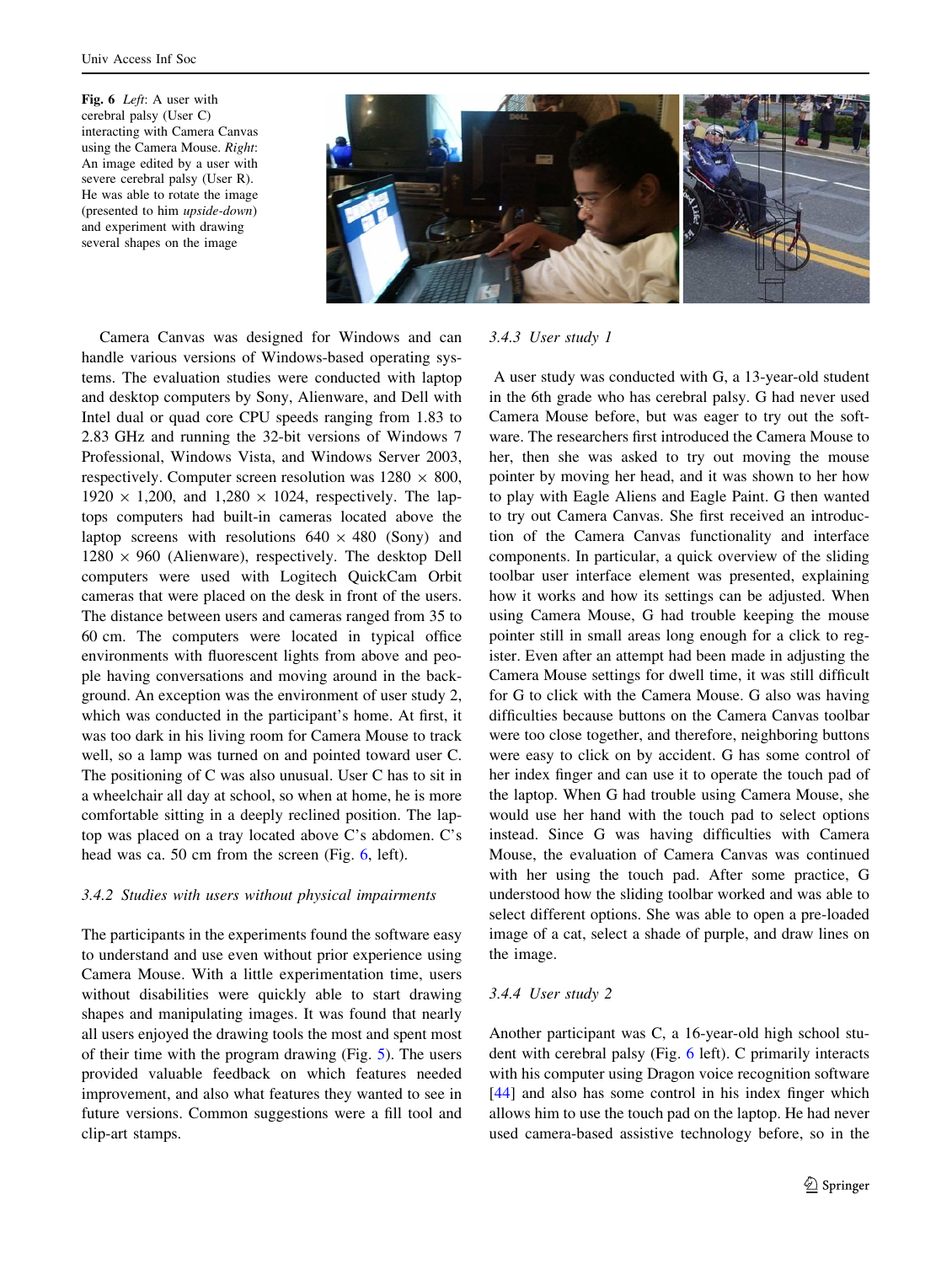first session, he was given an introduction to Camera Mouse and some of the software developed for it. C quickly understood how to use Camera Mouse. He enjoyed adjusting the settings of Camera Mouse himself. C tried to do most things by moving the mouse pointer with Camera Mouse, but also used his finger with the touch pad if actions were too difficult with Camera Mouse. C was first asked to play the game Eagle and then he moved on to Camera Canvas. C was able to understand and use the sliding toolbar and several of the tools. He was very inquisitive and liked to experiment, drawing freeform lines, something that he had never done before. Once he became more familiar with the freeform drawing tool, he was able to open an image of his family from his computer and use the tool to draw hair on top of one his family member's heads.

#### 3.4.5 User study 3

The user studies also involved a non-verbal adult, R, with severe cerebral palsy and quadriplegia (Fig. [6](#page-6-0) right). His level of cognitive function is very high, but his movement abilities are extremely limited. He cannot control his index finger like users G and C, and was completely dependent on Camera Mouse to move the mouse pointer. User R had participated in experiments with the initial version of Camera Canvas [\[4](#page-15-0)]. In the prior experiments, R was excited about the prospect of manipulating images but was unable to use the majority of the features [\[1](#page-15-0)]. In the experiments with the current version, the general purpose of the program was explained to him, how the toolbar worked, and its customization possibilities regarding position, button size, and sliding speed. R had a difficult time reaching buttons at the top of the screen, so a Camera Canvas configuration with large buttons in a Horizontal-Bottom layout was selected.

User R understood how the Camera Canvas interface worked. Initially, it was difficult for him to keep the mouse pointer on top of one button long enough for the click to register. Shortening the time required for a dwell-time click in the Camera Mouse settings helped reduce the problem but it still persisted. R was able to use the Prev and Next buttons to slide the toolbar buttons he wanted toward the middle of the screen. Using the Drawing mode, he was able to select different shapes and then draw rectangles around the image (Fig. [6,](#page-6-0) right). It is not known whether R intended to draw something specific or was just experimenting with the tool, as this may have been the first time that R interacted with a drawing interface. Using the Photoediting mode, R was able to successfully use the Move and Zoom features to zoom the image to a greater magnification and then pan the image so that a particular portion was centered on the screen. R was also able to apply the Invert Colors feature to the image and then undo the change.

The user study with R revealed a number of challenges. R could slide to buttons that he wanted to reach, but oftentimes he would slide the toolbar too much and overshoot the button he wanted or would accidentally activate the Prev or Next button when trying to select a button in the tool menu, causing his intended target to shift. To address this problem, the researcher tried to slow down the sliding speed setting, but R still hit the Prev and Next buttons by accident because of their proximity to the tool menu buttons. R also accidentally selected buttons next to his intended buttons. A particularly frustrating experience for him was accidentally hitting the Main Menu button when he was in the middle of trying to apply an effect to the image. Hitting the button by accident would take R all the way to the Main Menu of the program and then he would have to click on Photos, slide down to effects, and then click on the effect again. This happened multiple times and eventually the researcher took control of the mouse in order to get him back to the Effects menu again.

The observation of accidental activation of buttons suggests that the buttons should be spaced farther apart or that this setting should also be adjustable. The observations that R had to keep sliding to reach buttons near the edge of the screen and that he kept hitting buttons accidentally suggest that he might benefit from the toolbar having fewer buttons. A greater number of buttons on the toolbar increases the chance for error. It may also be cognitively overwhelming for someone using the program for the first time. Perhaps a more hierarchical approach (more levels with fewer buttons at each level) would be more usable for this user. Even though the arrows of the Move feature were a fixed size that may have been too small for R, he was able to select them. This was because the Move command was activated whenever the mouse entered the arrow region, rather than forcing the user to hold the mouse pointer in the region for a specific duration, as is the case with buttons. This suggests that a boundary-crossing or mouse-touch approach instead of dwell-activated buttons might be more usable for R.

The ability to configure the user interface of Camera Canvas was very important in the experiments in which R participated. All three of the configuration options (toolbar placement, button size, and sliding speed) were used to try to provide the most usable layout for the user. R also played the configuration games. He was able to understand and complete both the butterfly (toolbar layout configuration) and the balloon (button size configuration) games, although the layouts of the buttons in both games could be improved or ideally made configurable. The automated recommendation system proposed a Vertical-Right layout with buttons of size  $160 \times 160$  pixels for the user. The user was satisfied with these settings and chose to keep them for the remainder of the experiment. Although the user liked these settings, it is not known whether there were settings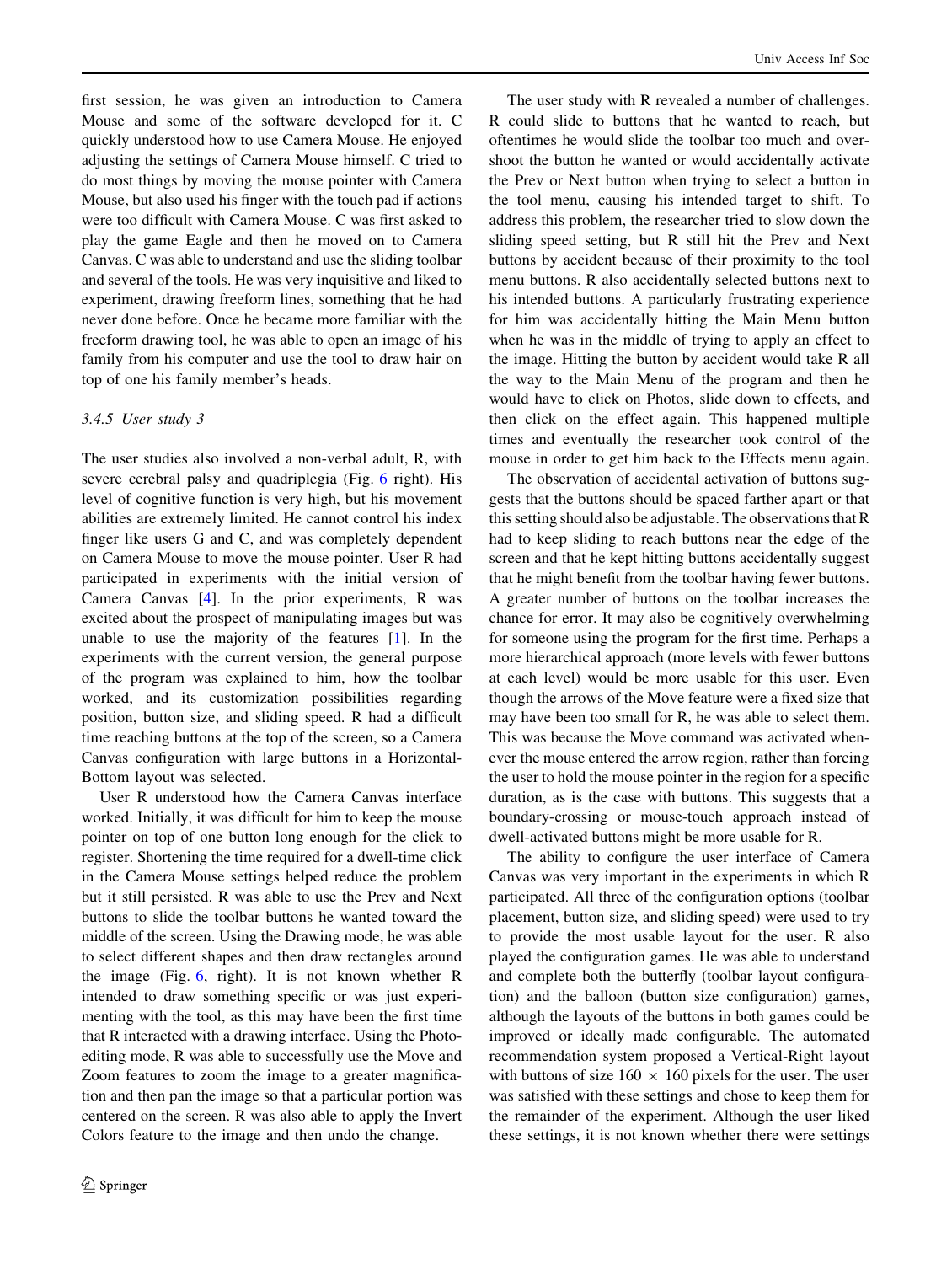<span id="page-8-0"></span>that could have made the program even easier for him to use because trying different settings was stopped after the user indicated he was satisfied.

## 3.4.6 Conclusions

A great deal was learned from the user studies with G, C, and R. Problems with the interface were seen that did not arise when testing the software with users without disabilities. Teenagers G and C enthusiastically embraced Camera Canvas as a new canvas to express themselves. While there were many features that R had trouble with, could not use, or did not try, in general, the experiments revealed a major improvement over the experiences R had with the initial version of the software.

### 4 Development and evaluation of menu controller

Menu Controller was developed to retrofit existing applications with new graphical user interfaces in order to make them more accessible for people with severe motor impairments. Windows applications have menus that are difficult to access by users with limited muscle control, due to the size and placement of the menu entries. The goal of Menu Controller is to take these entries and generate customizable user interfaces that can be catered to the individual user. Menu Controller accomplishes this by harvesting existing menu items without the need to change any existing code in these applications, and then by displaying them to the user in an external toolbar that is more easily accessible to people with motor impairments. The main initial challenge in developing Menu Controller was to find a method for harvesting menu items. Then, an appropriate way for displaying the harvested menu entries was explored. An approach was chosen based on the two-part sliding toolbar that had been developed for Camera Canvas.

The recommendations from an initial user study with Menu Controller [\[6](#page-15-0)] let to an update of Menu Controller to include additional features, namely the possibility to control the menus of additional Windows applications, support for customizing the size of buttons, the possibility to control the display behavior of the toolbar, and finally the possibility for users to customize the location of the toolbar.

## 4.1 Menu controller: re-rendering the user interface of applications

Once Menu Controller has gained access to the menu entries of an application (see next section), it can re-render them in a way that enables users with limited motion control to select them. A re-rendering approach was developed that was based on the sliding toolbar design of Camera Canvas [[5\]](#page-15-0). The toolbar contains buttons that represent the menu entries of the original interface of the application.

When a user navigates to an application with a menu, the user first sees the root entries of the menu. Similarly, when Menu Controller first encounters an application, it displays the root menu entries as a sequence of large buttons (Fig. 7 top). When a user clicks on an entry in the root menu of the application, a submenu is typically displayed (Fig. 7 bottom). The same behavior is achieved in Menu Controller. When one of the root buttons is selected, a list of buttons for the associated submenu replaces the root buttons, and so on. When a user is navigating a menu, its submenus disappear when the user clicks off of the menu. At this point, the user again sees only the root menu entries. Menu Controller behaves in a similar way: when a user clicks off of Menu Controller and onto the main window of the application, Menu Controller again renders the root menu entries of that application.



Fig. 7 Top: Menu Controller re-rendering of top level menu of Eagle Aliens game [\[1](#page-15-0)] designed for Camera Mouse [[32](#page-16-0)]. Bottom: Menu Controller re-rendering of Play submenu in Windows Media Player 9 [\[45\]](#page-16-0)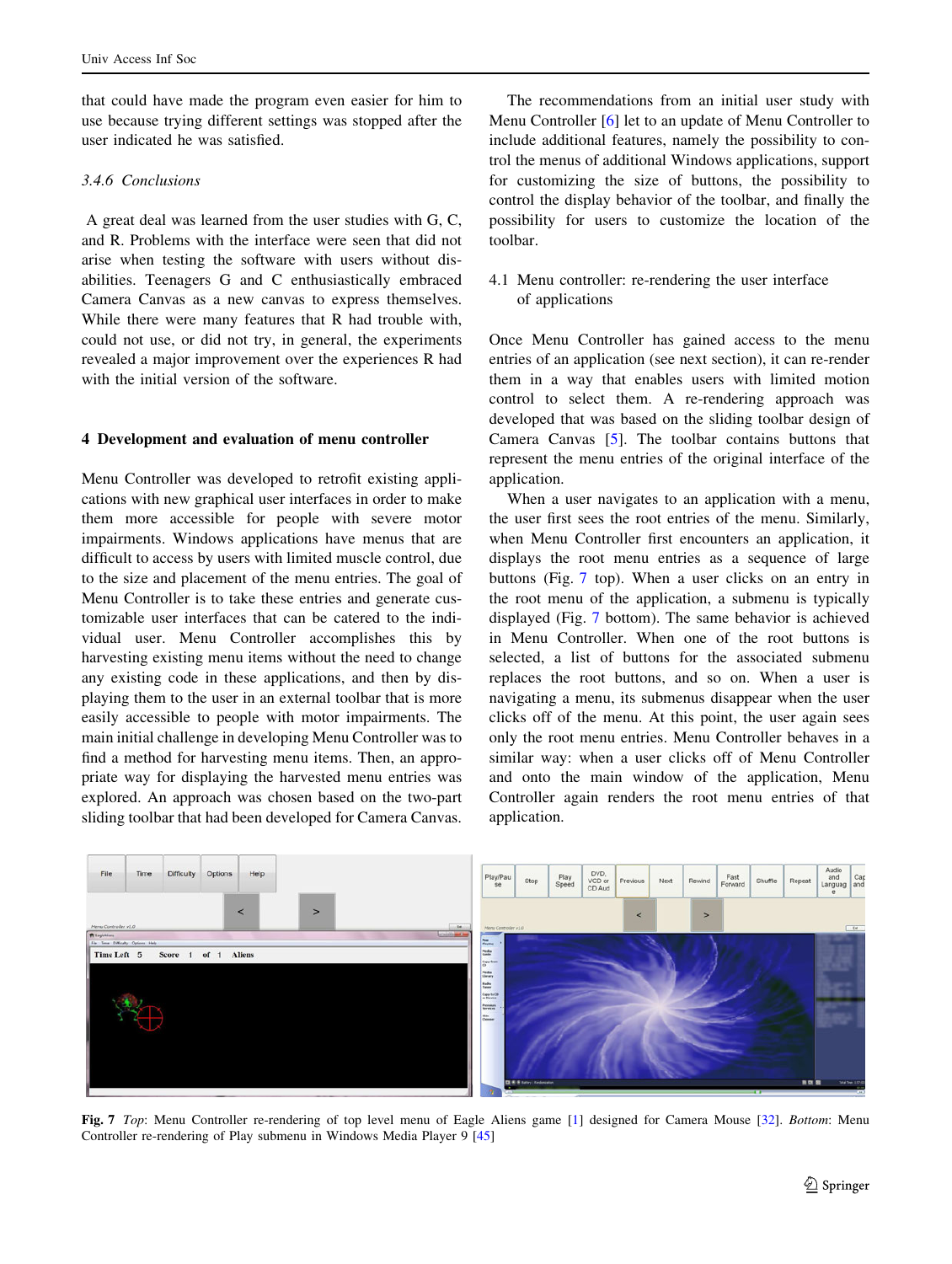The sequence of large buttons displayed by Menu Controller have a sliding functionality. The toolbar has two arrow buttons: a ''Prev'' and a ''Next'' button that enable the user to ''slide'' the toolbar across the screen, that is, collectively moving the positions of the menu buttons on the screen. As for Camera Canvas, the aim of the sliding functionality is to help users who cannot reach certain areas of the screen. For example, if a user cannot reach a button at the far left of the screen, the user can click on the arrow buttons and continually slide the toolbar, moving the button toward the middle of the screen, until the button is within the user's reach.

#### 4.2 Menu controller—harvesting menus of applications

It was decided to develop Menu Controller for the Microsoft Windows operating systems because many of the applications that users of mouse-replacement systems desire to access run-on Windows. The initial version of Menu Controller [[6\]](#page-15-0), written in C# code, can manipulate the menu items of such Windows applications using the Windows API [[46\]](#page-16-0). The Windows API allows a program to simulate any action that a user can accomplish with a mouse or keyboard. Windows messages are sent to individual items on a window (such as a menu item), and the items respond to these messages in the same way that they would respond to an actual action performed directly by the user on that item, e.g., a click. This gives an external program the power to control almost any aspect of any window without knowledge of the inner workings of the window itself. In the current scenario, Menu Controller is the external program that controls the application that a user with quadriplegia wants to access, for example, the Windows calculator. To control the View submenu of the Windows calculator (Fig. [8\)](#page-10-0), the Menu Controller does not need to access the calculator code itself.

While working on the first version of Menu Controller [\[6](#page-15-0)], it was found that the MenuAPI [[48\]](#page-17-0) was unable to control all menus. Specifically, it was assumed that there were two types of menus: menus accessible via the MenuAPI and menus accessible through a Microsoft technology called Active Accessibility [\[28](#page-16-0)]. It was then found that Active Accessibility has since been supplanted by a newer .NET-supported technology called UI Auto-mation [[49\]](#page-17-0), which according to Microsoft, "offers many improvements over Active Accessibility.'' The researchers therefore decided to use UI Automation to support the menus that they could not access through the MenuAPI, instead of using Active Accessibility [\[6](#page-15-0)].

When Menu Controller is run, a timer is started. When receiving a once-a-second "tick" event from the timer, Menu Controller determines which window currently has the focus. If no window currently has the focus, i.e., all

windows are minimized, Menu Controller does nothing and simply waits for the next timer tick. If a window is found, Menu Controller retrieves a handle that points specifically to the menu of that window, reads the first level of the menu, i.e., the part of the menu visible to the user prior to clicking on any menu items, and stores information about each first-level menu entry in a list. This list is then used to dynamically create the buttons that are displayed to the user within Menu Controller, the text of which is retrieved from the menu items themselves. (Note that, while creating each button, within each button, a handle to the menu itself is stored, which was obtained along with the index of the menu item the button is associated with.) At this point, the user sees the first-level menu items in the Menu Controller toolbar.

When the user clicks on buttons in the toolbar, the same event handler is initiated for all of the buttons. What differentiates the buttons from one another from the perspective of the button click handler is the data that Menu Controller previously stored with each button, namely the menu handle and the index of the menu associated with the given button. With these two pieces of information, Menu Controller makes a further WindowsAPI call to determine whether the item is a submenu or an actual item that needs to be clicked. If the former, Menu Controller follows the same steps outlined above to read the menu items of the submenu, and dynamically create buttons to be displayed, but this time for the submenu. If the latter, the appropriate information, in this case the handle to the menu along with the index of the item to be clicked, is sent to the appropriate WindowsAPI methods to simulate the clicking of the item.

Before any of the existing code was refactored to incorporate UI Automation support, it was necessary to ensure that the required changes would minimize code divergence. In particular, the toolbar-building code should not take two different paths: one for MenuAPI-enabled windows and another for UI Automation-enabled windows. The first step was to move all menu logic code into a separate class, making the code that controls user interaction and what the user sees in Menu Controller almost entirely menu-type agnostic. This should make future updates to the software easier.

Following are the details of how Menu Controller takes slightly different paths for MenuAPI-enabled versus UI Automation-enabled applications. First, Menu Controller checks whether the in-focus window supports the Menu-API. If it does, the code behaves the way it did in the previous version of Menu Controller with respect to how the menu entries are harvested. If entries are found, a collection of ''MenuItem objects'' is created and stored. If Menu Controller does not find that the window is MenuAPI-enabled, a new code-path attempts to retrieve the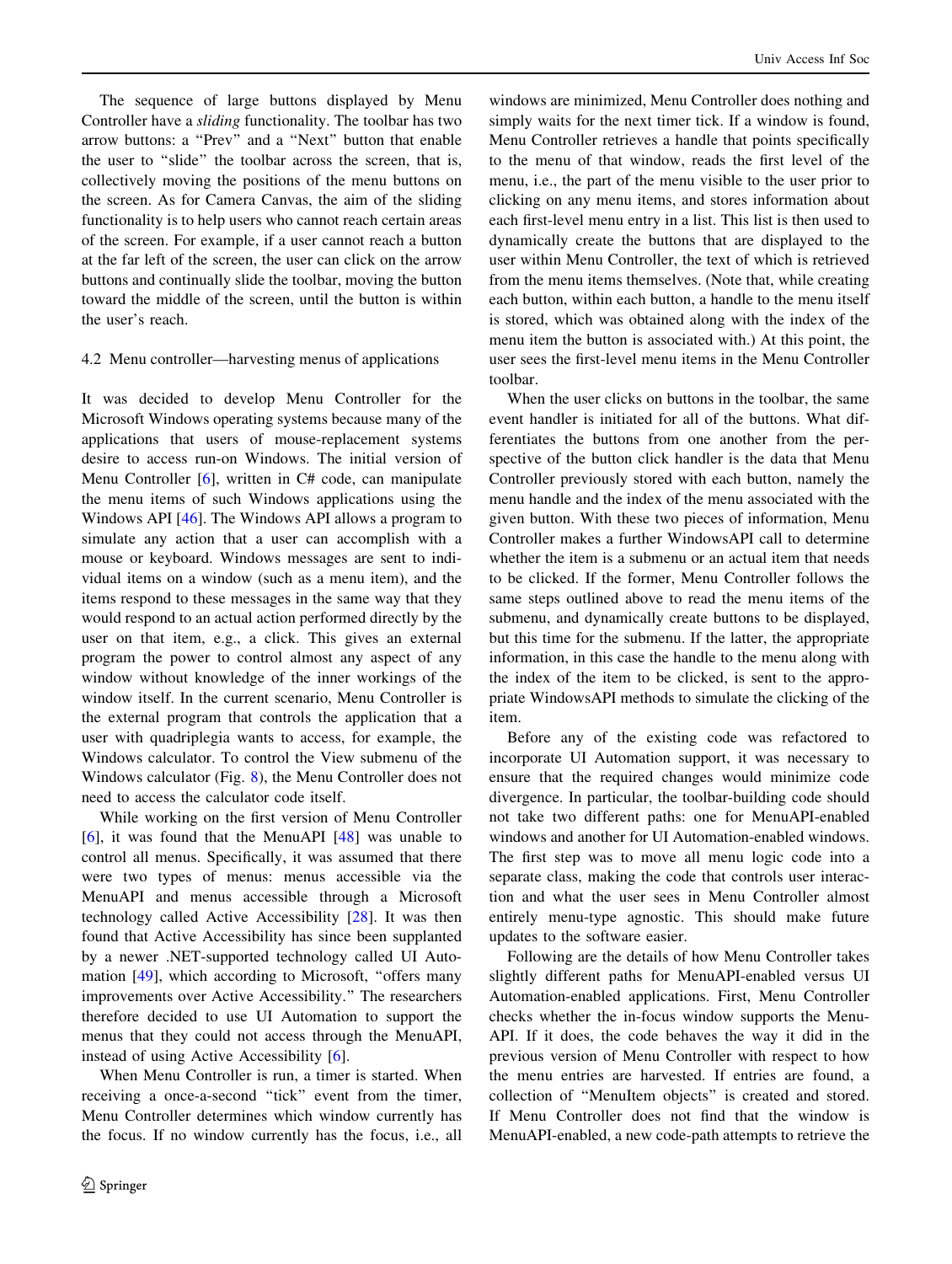<span id="page-10-0"></span>first-level menu using UI Automation. If this comes back with menu entries, a similar list of objects is created, using the generic UI Automation object that stores information about each menu entry. The advantage of this approach is that the code that controls all the toolbar logic, only has to take different paths at two places, namely in the generic click method that is invoked whenever a button on Menu Controller is clicked, and when it is necessary to identify the type of button that is being added to the toolbar. All other code remains identical for both approaches. Again, this decision should help in future efforts to maintain or update the code-base.

#### 4.3 Menu controller: initial user study

The initial Menu Controller user study included User R, the non-verbal adult with quadriplegia (Fig. [6\)](#page-6-0). The same experimental setup as described in Sect. [3.4](#page-5-0) was used. User R was asked to play with Eagle Aliens, a game where the user moves the mouse pointer around the screen to ''shoot aliens'' (Fig. [7](#page-8-0) left), and Eagle Paint, a freeform line drawing program. Both are popular programs designed for use with Camera Mouse [\[1](#page-15-0)] that the participant was already familiar with. It was explained to User R that the goal of Menu Controller to allow a user to operate more of the features of the program by himself. The participant especially liked playing Eagle Aliens and seemed excited at the prospect of starting a new game or adjusting the difficulty level by himself. Functionality such as starting a new game or adjusting the difficulty level is only available via the menu of Eagle Aliens and could not be accessed by the participant. Only when Eagle Aliens was used together with Menu Controller could the participant access the functionality.

When playing Eagle Aliens, R was able to use Menu Controller to open the File menu and start a new game and adjust the time limit and difficulty settings of the game. It was difficult for R to reach buttons that Menu Controller displayed in the top left corner of the screen. The researcher explained to R how the arrow buttons allowed him to move the buttons toward the center of the screen to be more within his reach. After a couple of explanations on how the movement worked, selecting the correct arrow became more intuitive for R. He seemed to like the idea of the arrow buttons, but due to their placement, they seemed to do more harm than good. Because of their close proximity to the menu buttons, R often had to pass over an arrow button to get to a menu button. Doing this would sometimes cause the menu buttons to slide, shifting his intended target. It became clear that moving the arrow buttons farther from the menu buttons, or even to a different area of the screen, so that they are not as easily triggered by mistake, was a much needed change.



Fig. 8 Top: The View submenu of the Microsoft Windows 7 Calculator [[47](#page-17-0)] program. The menu entries are small and closely grouped together, making them difficult to access using a video-based mouse-replacement system. Bottom: Automatic re-rendering of the View submenu by Menu Controller

Although User R was able to hit some of the buttons, in general, it was difficult for him to make movements to reach the top of the screen. To try to help R, the researcher re-initialized Camera Mouse and adjusted the mouse movement gain settings, but R still had difficulties. It would be beneficial for R if the Menu Controller could be moved to a different area of the screen. Also, the buttons on the Menu Controller were too close together, so when R tried to click on a button he would often click neighboring buttons by mistake. It would be very helpful for him to be able to adjust the button size and space between buttons at runtime.

When User R clicked on the appropriate Menu Controller button to adjust the difficulty level or time parameter of the game, no feedback was provided to show that the click was successful, and so the participant would continue trying to click the same button over and over. Menu options to adjust settings, such as ''Difficulty'' or ''Time,'' presented R with a list of options, only one of which could be selected. In the original Windows style menu of Eagle Aliens (outside of Menu Controller), when the user clicks to select an option, a checkmark appears next to that option to signify that the option is selected (Fig. 8). However, in the version of Menu Controller used here, there was not an equivalent means to provide this type of feedback.

Several times during the experiment, the user accidentally clicked outside the application window, causing Menu Controller to automatically hide itself. It would be beneficial if, when started, Menu Controller automatically resized itself and the application window to take up the whole screen to prevent this from happening.

In using Eagle Paint, the participant was able to launch some menu items such as changing the background color to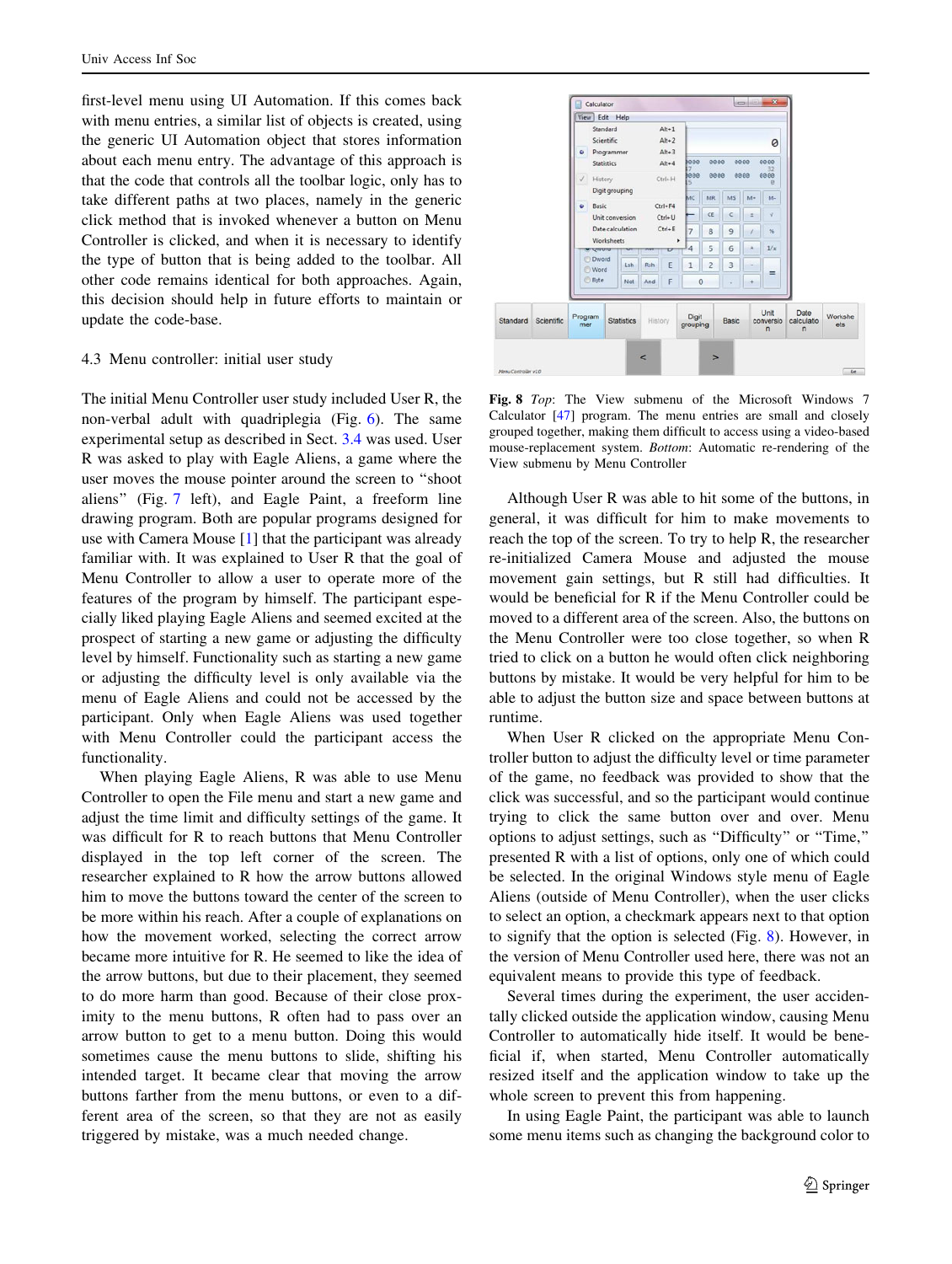<span id="page-11-0"></span>black, but still had the same problems as when using Eagle Aliens. At this point, in the experiments, R was feeling fatigued, so it was even more tiring for him to make the movements required to reach the Menu Controller at the top of the screen.

A lot was learned from R's participation in the user experiment, his interaction with Menu Controller and the two application programs. The areas where improvements were necessary were identified. It was very encouraging to see R's positive reaction to the software despite the difficulties he had in using it, providing further motivation to develop a new version of the program as usable as possible.

## 4.4 Menu Controller: changes to improve usability

From the first user study, it was apparent that the one-sizefits-all toolbar the initial version of Menu Controller displayed was sufficiently accessible to some users with severe motor impairments. The program re-rendered the toolbar at the top of the screen with buttons that did not have spacing between them and hard-coded button size. The next priority was therefore to provide more options for the way Menu Controller displays its toolbar and buttons. Three areas that needed customization were identified: (1) button sizes and spacing between buttons should be customizable; (2) because button size would be customizable, a different display behavior for the toolbar was needed, e.g., the toolbar should not take up more and more room as the button size increased; and (3) the toolbar should have the ability to be placed at different screen locations depending on user preference. The first step in making the above options customizable was to create a settings page for Menu Controller, which gives users the ability to adjust the button size, choose the display behavior of Menu Controller, and to customize the location of the toolbar. The benefits of each of these customizations are discussed below.

## 4.4.1 Button size customization

Having the ability to adjust the button size allows users with less severe motor impairments to choose smaller buttons that do not take up as much ''screen real estate.'' However, those who so desire can make the buttons much larger, making them more accessible, but at the cost of losing more screen real estate (a solution to this problem is explained below).

## 4.4.2 Auto-hiding the toolbar

Giving the user more options for the behavior of the toolbar became critical, after the ability to make buttons larger had been provided. A key breakthrough to compensate for larger buttons was the idea of having a collapsible (or autohiding) toolbar that only appears in full when a user requires it. If the user chooses the auto-hide option from the settings page, the toolbar is displayed at the top of the screen as a thin strip. In addition, there is now an indicator on the toolbar that tells the user whether or not the active window is supported by Menu Controller (Fig. 9, left). This feature provides a visual indicator to the user that she need not try to access Menu Controller in cases where the in-focus window is not supported. If the window is supported, however, the user can move the mouse cursor on top of Menu Controller's thin strip, causing Menu Controller (with all the buttons, etc.) to appear (Fig. 9, right). This feature allows the user to make the buttons as large as needed without losing valuable ''screen real estate.''

## 4.4.3 Automatically resizing program windows

Another feature available from the ''display behavior'' dropdown of the settings page is the ability to have windows autoresize in order to fit in the area directly below the toolbar. This feature is especially useful for users who either have a large



Fig. 9 Left: Display behavior set to "Auto-hide Menu Controller" for Eagle Aliens game. The mouse pointer (not shown) is not on Menu Controller, so Menu Controller is in minimized mode at the top of the screen. Right: Display behavior set to ''Auto-hide Menu Controller.''

The pointer (not shown) has moved on top of Menu Controller, so Menu Controller becomes activated. Once the pointer moves off of Menu Controller, Menu Controller minimizes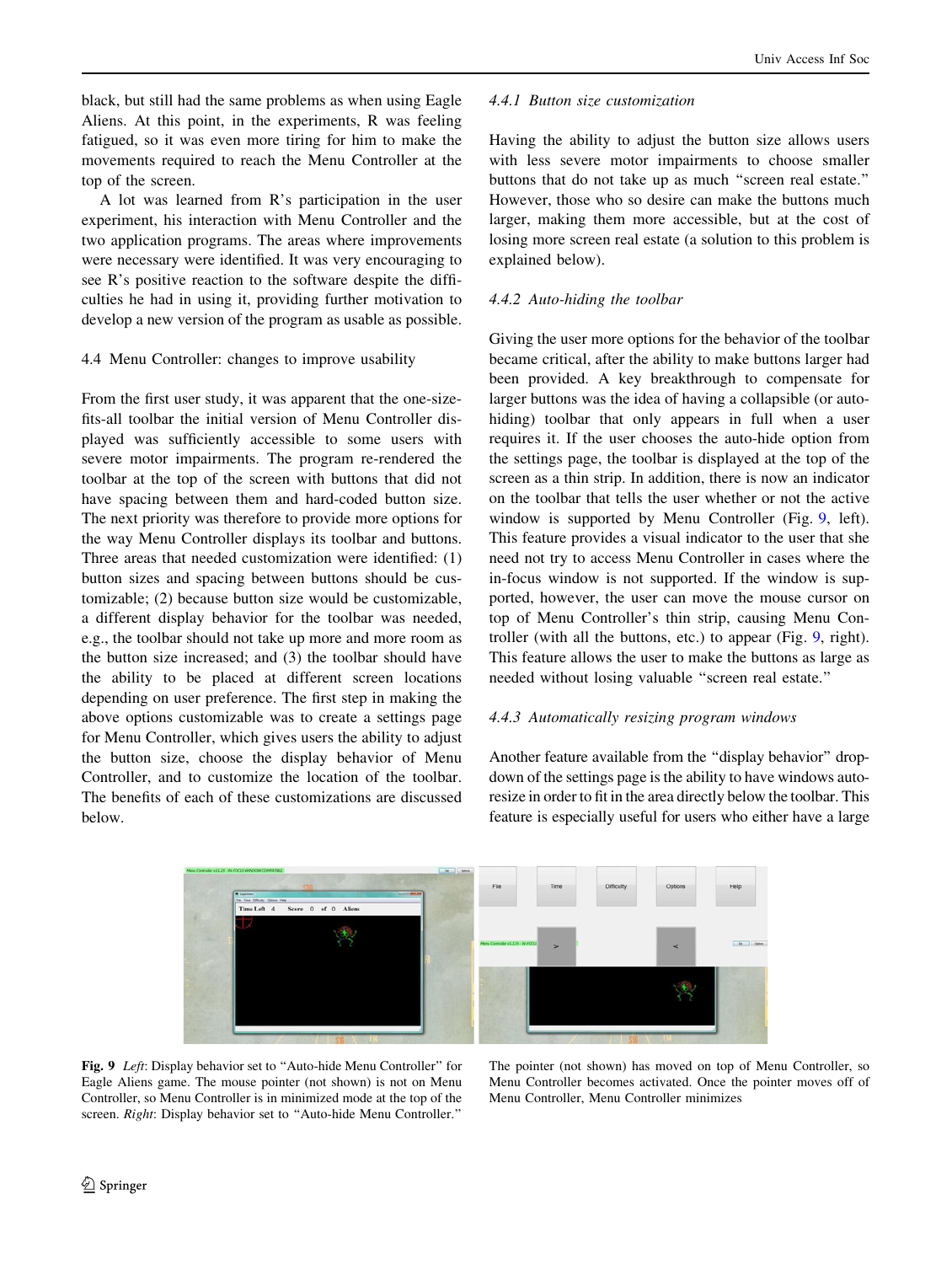<span id="page-12-0"></span>monitor (and do not wish to Menu Controller to auto-hide its toolbar) or choose a small-enough button size so that the toolbar does not take up too much room on the screen. With the first version, it was noticed that sometimes windows would appear either under or over the toolbar. This could become a nuisance to users who wish to either reach an area of the current program covered by Menu Controller or conversely users who are unable to reach Menu Controller because the in-focus window is covering the toolbar. By resizing the window to take up the area directly below Menu Controller (Fig. 10 left), the above issues are resolved. An additional benefit is that the user is now less likely to accidentally click off of the window with which he is working. In essence, this feature provides a ''maximize'' option for the in-focus window within the confines of the toolbar of Menu Controller.

#### 4.4.4 Customizing toolbar location

The ability to place the toolbar in other locations on the screen was something the researchers deemed necessary after conducting the first user study. The user found it difficult to lift his head to make the mouse go to the top of the screen. For this reason, it was decided to make the location of the toolbar customizable, following an approach similar to Camera Canvas. Now, the user can select from the toolbar orientations: Top (default), Left (Fig. 10 right), Right, and Bottom (if Bottom is selected, it is recommended that the Windows taskbar be set to auto-hide).

#### 4.4.5 Additional changes of Menu Controller

Additional noteworthy changes are now discussed that were incorporated into the latest release of Menu Controller.

First, a space was added between the buttons that is equal to half the size of the buttons themselves. This provides the user with ''rest areas'' that they can place the mouse pointer on without risking undesired clicks to the buttons themselves. The first version of Menu Controller included buttons without sufficient spacing, making it easy for users to unintentionally click buttons while deciding what action they wanted to perform next.

Second, it was decided to swap the left/right arrow buttons to make them work in what is called ''curtain style''—i.e., instead of clicking left and right to have the buttons move left and right, respectively, the left/right buttons now draw buttons to the right and left, respectively, which seems to be a more intuitive approach judging from the initial difficulties in understanding the behavior of the toolbar encountered by the user in the first case study. Also, changes were made to make the buttons, when moved from left to right, align themselves with the left/right arrow buttons, providing a ''cleaner'' more grid-like look to the toolbar.

Third, an issue was discovered when resizing was added: the smaller button sizes caused the text to become illegible. To solve this problem, tooltip now appears when the user places the mouse pointer over a given button. This way, users can have smaller buttons, while still being able to see the button text.

Fourth, another issue to be fixed after the first user study, was the fact that it was unclear to the user whether a button was actually clicked. This is because Camera Mouse [[32\]](#page-16-0) simulates a mouse click after a period of inactivity (i.e., mouse movement). Since the user is not actually clicking the mouse directly, the original version of Menu Controller did not make it obvious that a button had actually been clicked. This was especially pronounced when a button did not actually cause an action to occur in the active window, but was a toggle or check-mark menu entry, such as in the case of Eagle Alien's difficulty selector. Initially, it was hoped was that the type of menu entry could be detected (e.g., action versus toggle versus checkmark) and the buttons could be colored differently to show the user whether menu entries were checked or unchecked or indicate which button in a group (i.e., a toggle button) was currently selected. However, this proved to be more difficult than initially thought. The menu entries do not seem to refresh themselves internally when they receive a window message from Menu Controller in the same way they do when they are clicked directly by the user from the menus themselves. To provide a compromise and still give the user an indicator of some type, the last-clicked button highlights,

Fig. 10 Left: When the display behavior of Menu Controller is set to ''Auto-resize compatible windows,'' Menu Controller automatically resizes Windows Calculator to fill up the remaining space on the screen so that the user cannot click off of the program accidentally. Right: The orientation of Menu Controller set to ''Vertical-Left'' with large buttons of size  $175 \times 175$  pixels

| File<br>Edit                                                                                                                                                                                                                                                      | Help<br>Tools                                                                       | $\sim$<br>Standard                                      |                                                                                                                                                                            |
|-------------------------------------------------------------------------------------------------------------------------------------------------------------------------------------------------------------------------------------------------------------------|-------------------------------------------------------------------------------------|---------------------------------------------------------|----------------------------------------------------------------------------------------------------------------------------------------------------------------------------|
| New Controller v1.1.25 - IN-FOCUS WINDOW COR<br><b>Calculator</b>                                                                                                                                                                                                 | $\geq$<br>$\epsilon$                                                                | <b>De Conve</b><br>v<br>Scientific<br><b>STATISTICS</b> | <b>Turcasta</b><br>Dec 20, 194<br>A. A. Lincoln on a strange set-<br>This computer deliver to define the link                                                              |
| <b>Ver SAN Hole</b><br>A                                                                                                                                                                                                                                          | select the data calculation you ment<br>Calculate the Afforement befores then dates |                                                         | Asketer, Chr.<br>from Ankello, Cir. In<br>Striven part, modificants, real<br><b>Difference allows</b>                                                                      |
| C-Hee                                                                                                                                                                                                                                                             | assess (i+)<br>stams (2+<br>Pravel .<br>Difference bears, months, weeks, days:      | Programmer                                              | Winger: Chaten: Clien, all Lea.<br>iministricial sistema<br>Lines.<br>$m$ (and $m$ ) $a^2$ ( $m$ ) $7$ ) $8$ ) $8$ ( $11$ ) $4$<br>$[4n][4n][4n][4^n][2n] + [5][4][n][4n]$ |
| $rac{40}{1000}$<br>$\left  \cdot \right $ $\left  \cdot \right $ $\left  \cdot \right $ $\left  \cdot \right $ $\left  \cdot \right $ $\left  \cdot \right $<br>Cities.<br><b>An Ad C 7 8 9 4 4</b><br>$0$   $10$   $0$   $4$   $5$   $6$   $8$   $10$<br>W Georg | <b>Difference Lines</b><br><b>Calculate</b>                                         |                                                         | of the last reclar by a complete the                                                                                                                                       |
| C Deset<br>$ 100 $ $ 100 $ $ 11 $ $ 20 $ $ 30 $ $ 300 $ $ 100 $<br>$\Box$ Rules<br>max and F G C C C C                                                                                                                                                            |                                                                                     | $\Lambda$<br><b>Statatics</b>                           |                                                                                                                                                                            |
|                                                                                                                                                                                                                                                                   | <b>8 6 8 8 6 8 8 9 8 9 8 8 9 9 7</b>                                                | <b>BERTHDAY AND STREET</b>                              | <b>REFIDERED E</b>                                                                                                                                                         |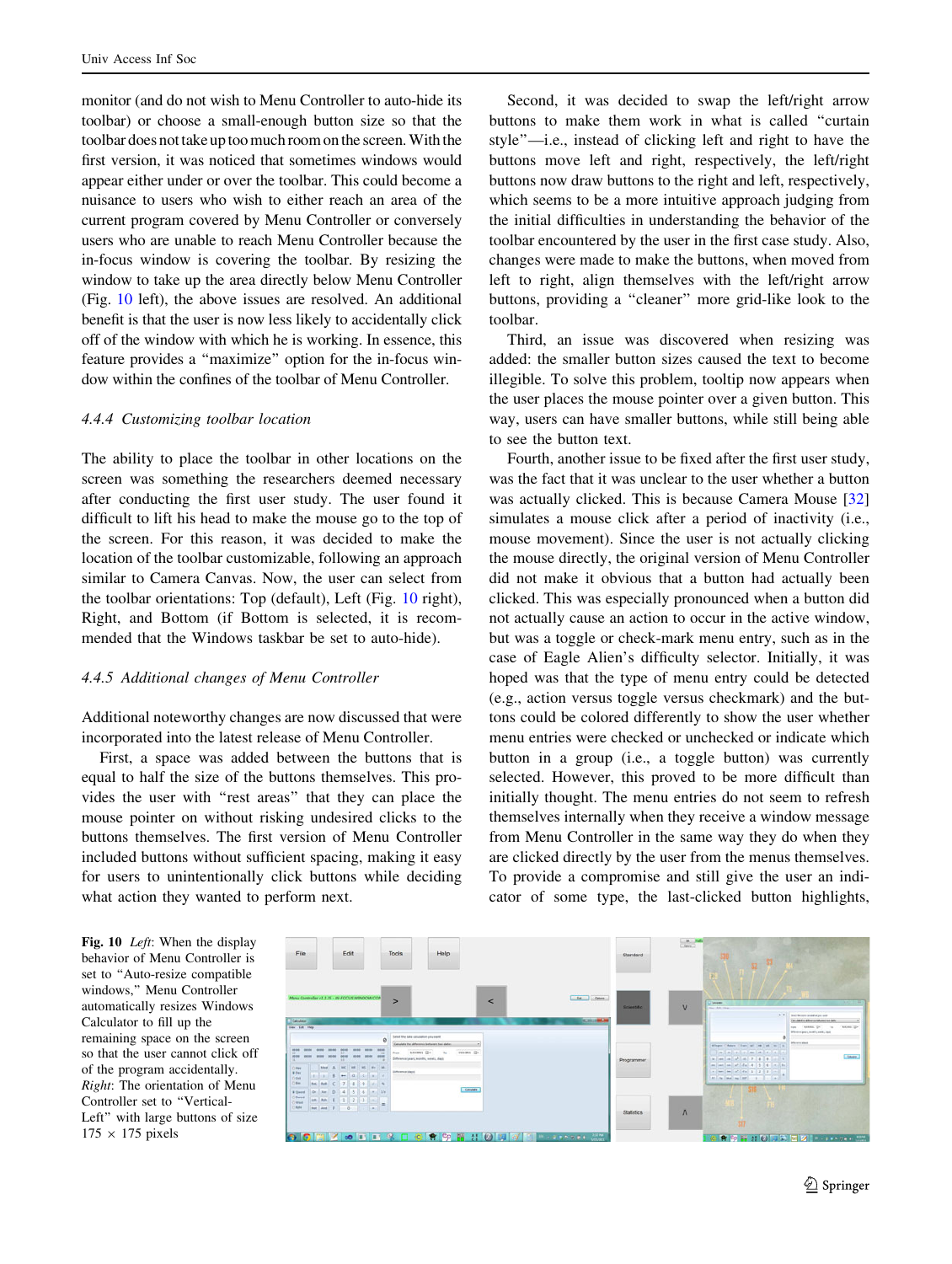which allows the user to see that something has been done after the click, and avoids having the user click multiple times expecting to see some visible change.

Finally, it is worth noting all settings are stored in the settings page per Windows user. Windows computers can be shared among several users, i.e., one user can log off Windows, allowing another user to log in with a different user name and password. The settings are stored for each log-on, making the settings customizable to suit different user's needs.

## 4.5 Menu Controller: second user study

The participant of the second user study with Menu Controller is the 16-year-old high school student with cerebral palsy, User C, who had participated in the testing of Camera Canvas. It was suggested to C that it might be beneficial for him to try out Menu Controller, which could potentially allow him to use more programs on his computer through an interface that he is already familiar with from Camera Canvas. In a subsequent session with C, he was introduced to the Menu Controller project. The motivation behind Menu Controller was explained to C, focusing on how small menu entries were difficult to access using the Camera Mouse, and C responded with ''I can imagine.'' It was explained how the Menu Controller interface was similar to the Camera Canvas sliding toolbar, which C was already familiar with. The possibility of adjusting, just like in Camera Canvas, the placement, orientation, and size of the toolbar buttons, was explained, and C thought that the idea was ''cool.'' As C was very curious about how the software works, he was given a high-level explanation of how Menu Controller harvests menu entries and simulates commands.

The Eagle Aliens game was then opened. It was pointed out how Eagle Aliens had a small menu at the top with the options: "File," "Time," "Difficulty," "Options," and "Help" (Fig. [9\)](#page-11-0). Menu Controller was launched in minimized mode where it sits docked as a small strip at the top of the screen and only displays its buttons when the user puts the mouse over it. C was asked to try adjusting the difficulty level of the game using Menu Controller. After it was explained to C that the program was in minimized mode and that he would have to hit the top of the screen for Menu Controller to appear, he responded, "Oh, I got it."

User C was able to reach the top of the screen with the mouse pointer and activate Menu Controller. He said, ''I want to try [difficulty level] 'Hard,' " and proceeded to select the ''Hard'' button that represented these actions using Menu Controller (Fig. 11).

Next C was asked to try Menu Controller with an existing program not designed for use with Camera Mouse. The Windows Calculator program was opened, showing



Fig. 11 Top: A user with motor impairments (User C) playing with the Eagle Aliens game using Menu Controller. Bottom: A user with quadriplegia (User R) adjusting the difficulty level of the Eagle Aliens game using Menu Controller

him how Menu Controller also grabbed the menu entries of the calculator. C was then asked to try changing the view of the calculator to the scientific view. He was able to again activate Menu Controller by going to the top of the screen, click on the ''View'' button and then click on the ''Scientific'' button in the sub-menu of the ''View'' button (Fig. [10](#page-12-0) right).

## 4.6 Menu controller: limitations

Considerable efforts were expended on trying to make Menu Controller work with the browsers Internet Explorer [\[50](#page-17-0)] and Firefox [\[51](#page-17-0)]. Although a certain measure of success was achieved with Internet Explorer, in that Menu Controller was enabled to access the first-level menu of Internet Explorer, accessing any submenus or enabling Menu Controller to simulate clicks on any of the menu entries was not possible. These submenus and menu entries do not seem to have been made available to UI Automation. The most pressing remaining issue yet to be resolved is therefore the ability of Menu Controller to work with a web browser.

The current version of Menu Controller does not provide a way for the user to go back to a parent submenu. Once a submenu is displayed, the only way for the user to get pack to the parent menu is to click off of Menu Controller onto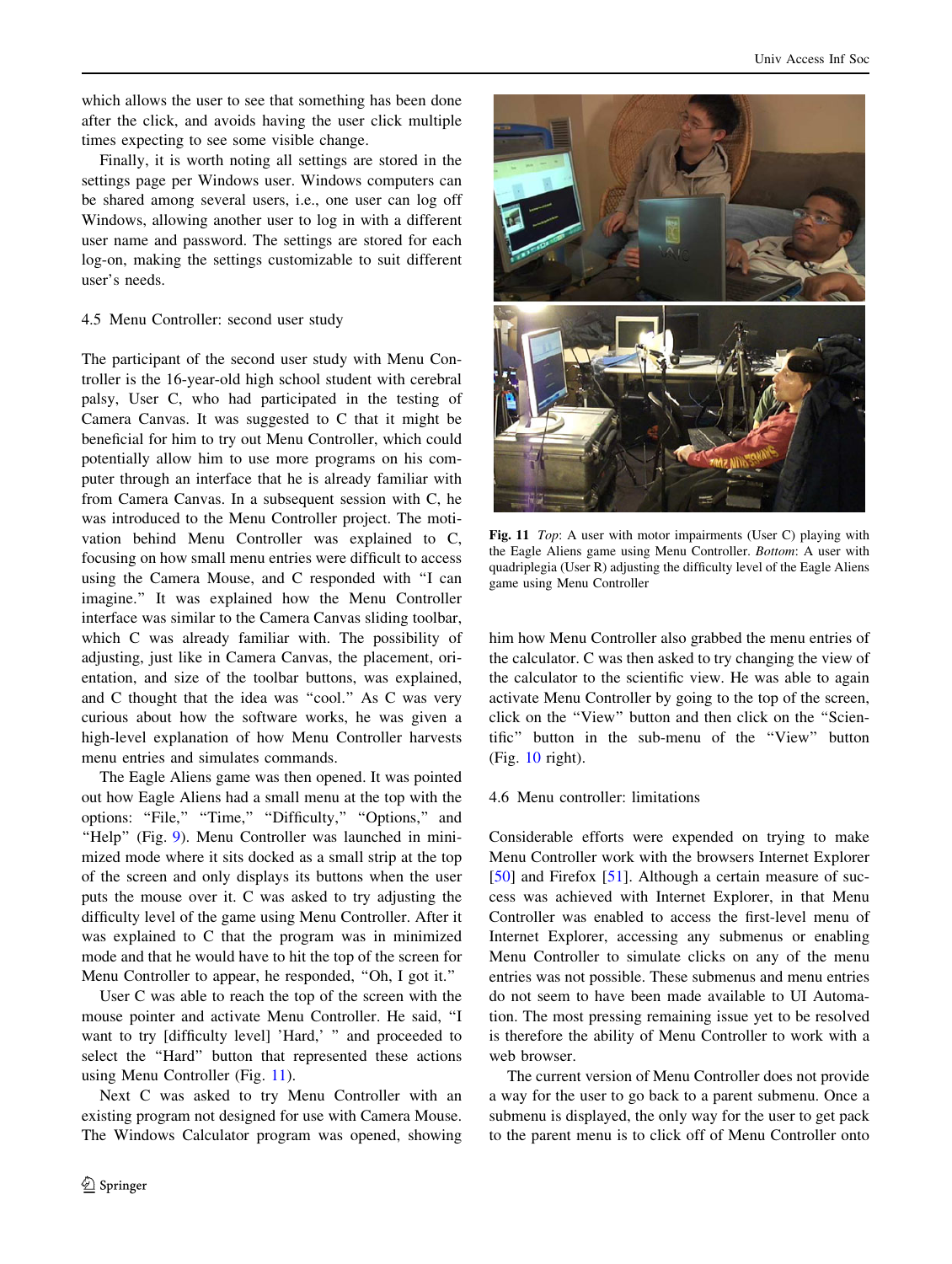the application window and then locating the parent again by clicking through Menu Controller.

One idea that could be beneficial for Menu Controller would be to add some type of visual indicator to show the user where in the menu hierarchy they are. Currently, the user could be several levels deep and not know where he or she actually is.

## 5 Discussion

The number of systems that analyze the facial gestures of computer users has been growing explosively [[52\]](#page-17-0). Formal evaluation of such systems with user studies has been criticized as insufficient [\[53](#page-17-0)]. Empirical user studies, if conducted at all, generally do not include users with motion disabilities. Mouse-replacement systems that have been tested with people with motion impairments are Sina from Spain [\[34](#page-16-0), [54](#page-17-0)] and Nouse from Canada [\[33](#page-16-0)]. For other promising research systems [\[55–60](#page-17-0)], tests with users with motion impairments have not been conducted but are reportedly planned.

Studies have found that adoption of software to assist computer users with severe motor impairments is sometimes difficult. Dawe [\[61](#page-17-0)] found that the rate that some of this software is abandoned due to various factors (including cost and complexity) is estimated to be upwards of 35 %. The goal in designing the systems described in this paper was therefore to make them intuitive and easy to use in order to attract a user community that will find it beneficial. Moreover, it was important to involve individuals in their user studies who belong to the user population for which the software is designed. Users with severe motor impairments who did not have cognitive disabilities were involved. Plans exist for future studies to include users with a limited level of cognitive functioning.

Camera Canvas and Menu Controller will be freely available to the extensive worldwide Camera Mouse user base [[62\]](#page-17-0) for download from the Camera Mouse research website [\[63](#page-17-0)]. The authors hope to encourage individuals with motion impairments to explore whether they can gain access to applications that they had not been able to use previously.

It is important for the users to have a consistent, customized, and accessible user experience with the applications they try out. The great variety in human–computer interfaces, often presenting difficulties for users without disabilities, bring even more frustration for users with disabilities who may have to customize their input devices for every application [[16\]](#page-16-0). With Menu Controller, the hope is to alleviate some of this frustration by reducing the number of different application interfaces that users will have to customize their input devices against.

Initial user studies with Camera Canvas and Menu Controller helped to identify some of the areas where the first versions of the software needed improvement. Subsequent experiments with new versions showed that the usability of both programs was improved upon by focusing on the button placement and the location of the toolbar, along with behavior customizations to compensate for button size and distance, and, for Menu Controller, increasing the amount of programs it supports. The current versions of Camera Canvas and Menu Controller give users the ability to customize their interfaces to suit some of their needs.

A priority with the additional menu support effort described above was to make all the applications currently downloadable from the Camera Mouse website [[42\]](#page-16-0) accessible from Menu Controller. The popular text input programs Midas Touch Keyboard and Staggered Speech, which were not accessible with the original version of Menu Controller, were of particular concern. While working through these and also trying to make the UI Automation-enabled Menu Controller work on other windows that did not previously work with Menu Controller (such as Windows Explorer and Internet Explorer), it was observed that, unlike the windows that support the Menu-API, windows that use an alternative menu type do not behave in a generic way. Tweaks are needed to make the menus visible from Menu Controller, in some cases on a per-application basis.

#### 6 Conclusions and future work

The user studies showed that the techniques introduced in this paper can improve GUIs so that people with severe motion impairments, who use assistive input devices, can interact with the GUIs successfully. The most important contribution of this work was the concept of retrofitting GUIs via sliding menubars. The process is automatic and adaptive, reducing the need of assistance of caregivers with the software setup. The strategies to simulate clicking-anddragging and clicking-and-holding interactions, provide visual feedback, and reduce accidental selection commands were also successful with users with motor impairments.

The effort in creating Menu Controller has focused on the Windows environment. However, employing image processing techniques similar to the systems mentioned in the Related Works section [\[26](#page-16-0), [27,](#page-16-0) [29\]](#page-16-0) could enable the development of an accessibility tool that is platform independent. While the pointer-targeting techniques described in the Related Works section may be helpful to users with motor impairments, they do not provide much added benefit when used with targets that are small and close together, such as those in menu entries. Using these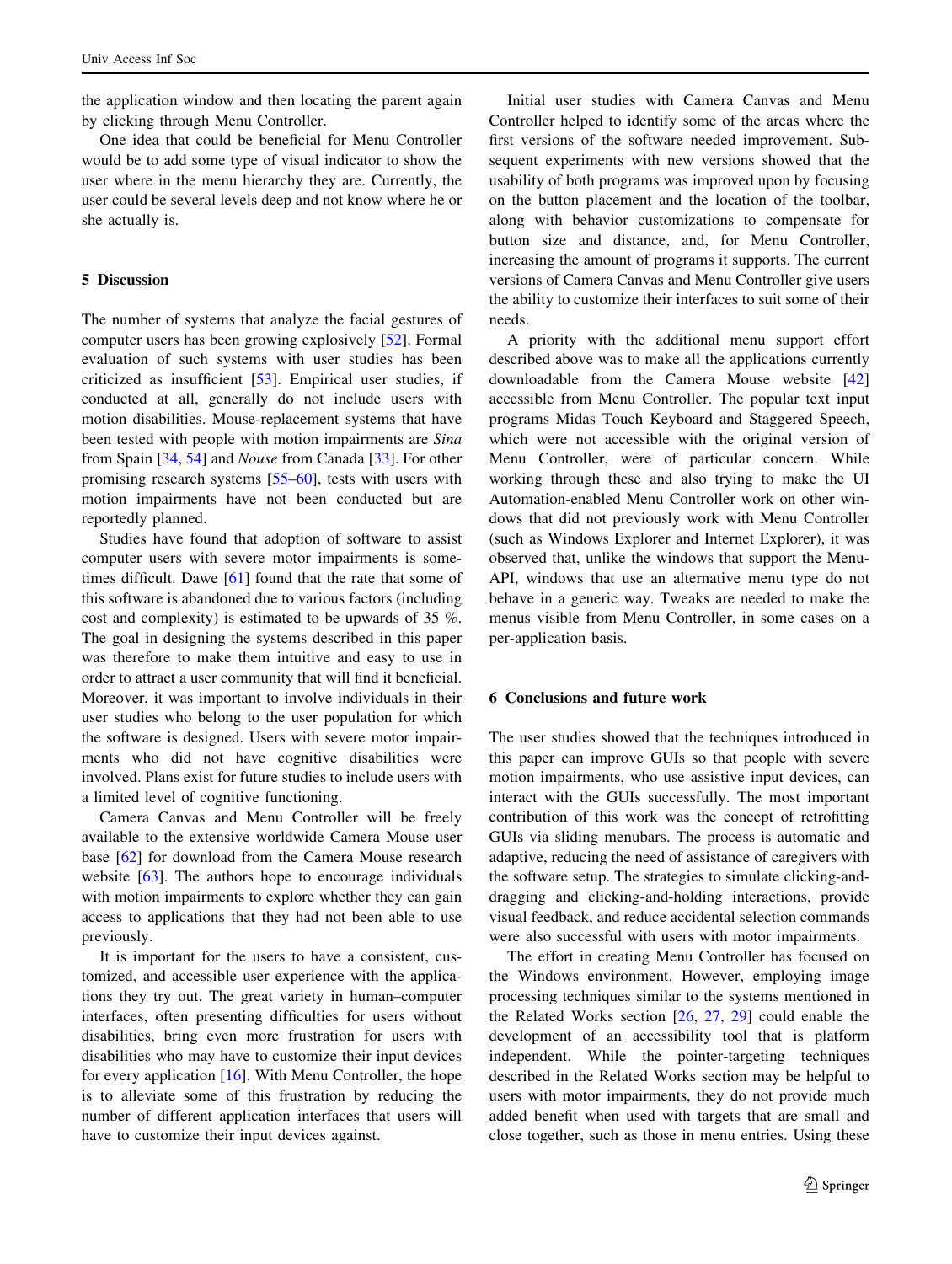<span id="page-15-0"></span>techniques in conjunction with the user interface created by Menu Controller might increase their utility for these users. Another effort to improve Menu Controller would be to handle other types of user interface widgets in addition to menus.

Ongoing work with Camera Canvas involves adding additional features to the program, such as the much requested fill and clip-art stamps, and continuing to look into simple games. Not only were games popular with the users for their entertainment value, they also provided valuable information about the user. The games in Camera Canvas were used to recommend user interface settings by automatically analyzing the movement abilities of a user during the game. This use of gamification was a good step toward a method to determine automatically how to adapt an interface so that it can provide a user experience that, in some sense, is optimal. Analyzing game performance every so often could provide metrics on how users' abilities change over time. To avoid being intrusive, Camera Canvas would ask and not require users to play these performance-measuring games. This software feature may be particularly beneficial for individuals who suffer from a degenerative disease that increasingly limits their motion abilities. Future work in this area could be informed by the experience in designing gaze-controlled games reported in the literature [[64,](#page-17-0) [65](#page-17-0)].

In Camera Canvas, other alternatives to traditional UI elements were experimented with, e.g., Choice Boxes and Move Arrows as alternatives to sliders. Future work could be in the same line as Menu Controller—trying to take these alternative elements out of Camera Canvas and generalizing them into tools that can be used with existing software to make it more usable. For example, instead of interacting with a slider on a webpage, a user could launch a tool that presented a set of Move Arrows. The user of a mouse-replacement system could then rely on the more usable Move Arrows, which would send the same commands as if they were using the scrollbar of their application.

Finally, the interaction techniques discussed here could be incorporated into the mouse-replacement systems currently used by people with severe motion impairments, for example, Camera Mouse. This would help users to determine the most appropriate interface settings and empower them to adjust the settings themselves instead of relying on a caregiver.

Acknowledgments The authors would like to thank the participants of the user studies for their valuable feedback in helping improve the software. They would also like to thank the reviewers of our PETRA 2011 submission [6] for their helpful comments, and Robin Berghaus, Mikhail Breslav, Samuel Epstein, Nathan Fuller, James Gips, Fletcher Hietpas, Eric Missimer, Tessa Skinner, Ashwin Thangali, Diane Theriault, Gordon Towne, and Zheng Wu for their assistance during

user studies and throughout the project. The human-subject research study has been approved by the Boston University IRB, and all participants (and their parents, if they are minors) consented to participate and release their photographs for publication. Funding from the National Science Foundation (HCC grants IIS-0910908, IIS-0713229, and IIS-0855065) and from the Boston University Undergraduate Research Opportunities Program is gratefully acknowledged.

Open Access This article is distributed under the terms of the Creative Commons Attribution License which permits any use, distribution, and reproduction in any medium, provided the original author(s) and the source are credited.

#### References

- 1. Betke, M.: Intelligent interfaces to empower people with disabilities. In Nakashima H., Augusto J.C., Aghajan H. (eds.), Handbook of Ambient Intelligence and Smart Environments. Springer, New York (2009)
- 2. Mcmurrough, C., Ferdous, S., Papangelis, A., Boisselle, A., Makedon, F.: A survey of assistive computing devices for cerebral palsy patients. In: The 5th ACM International Conference on Pervasive Technologies Related to Assistive Environments (PETRA 2011), Heraklion, Crete, Greece, pp. F1:1–F1:8. ACM, June (2012)
- 3. Keates, S.: Motor impairments and universal access. In: Stephanidis Constantine (ed.), The Universal Access Handbook. CRC Press, Cleveland, pp. 5–1–5–12 (2009)
- 4. Kim, W.-B., Kwan, C., Fedyuk, I., Betke, M.: Camera canvas: Image editor for people with severe disabilities. Technical Report 2008-010, Computer Science Department, Boston University, May (2008)
- 5. Kwan, C., Betke, M.: Camera canvas: Image editing software for people with disabilities. In: Proceedings of the 6th International Conference on Universal Access in Human–Computer Interaction: Users Diversity—Volume Part II (UAHCI'11), Orlando, Florida, pp. 146–154. Springer, Berlin, July (2011)
- 6. Paquette, I., Kwan, C., Betke, M.: Menu Controller: Making existing software more accessible for people with motor impairments. In The 4th ACM International Conference on Pervasive Technologies Related to Assistive Environments (PETRA 2011), Heraklion, Crete, Greece, pp. 2:1–2:8. ACM, May (2011)
- 7. Worden, A., Walker, N., Bharat, K., Hudson, S.: Making computers easier for older adults to use: Area cursors and sticky icons. In Proceedings of the SIGCHI Conference on Human Factors in Computing Systems, pp. 266–271 (1997)
- 8. Grossman, T., Balakrishnan, R.: The bubble cursor: Enhancing target acquisition by dynamic resizing of the cursor's activation area. In Proceedings of the SIGCHI Conference on Human Factors in Computing Systems, pp. 281–290 (2005)
- 9. Hurst, A., Mankoff, J., Dey, A.K., Hudson, S.E.: Dirty desktops: Using a patina of magnetic mouse dust to make common interactor targets easier to select. In Proceedings of the 20th Annual ACM Symposium on User Interface Software and Technology (UIST'07), pp. 183–186 (2007)
- 10. Spakov, O., Majaranta, P.: Scrollable keyboards for casual eye typing. PsychNol. J. 7(2), 159–173 (2009)
- 11. Akram, W., Tiberii, L., Betke, M.: Designing and evaluating video-based interfaces for users with motion impairments. Universal Access in the Information Society. In review
- 12. Andrews, J.H., Hussain, F.: Johar: A framework for developing accessible applications. In: Proceedings of the 11th International ACM SIGACCESS Conference on Computers and Accessibility (Assets '09), pp. 243–244 (2009)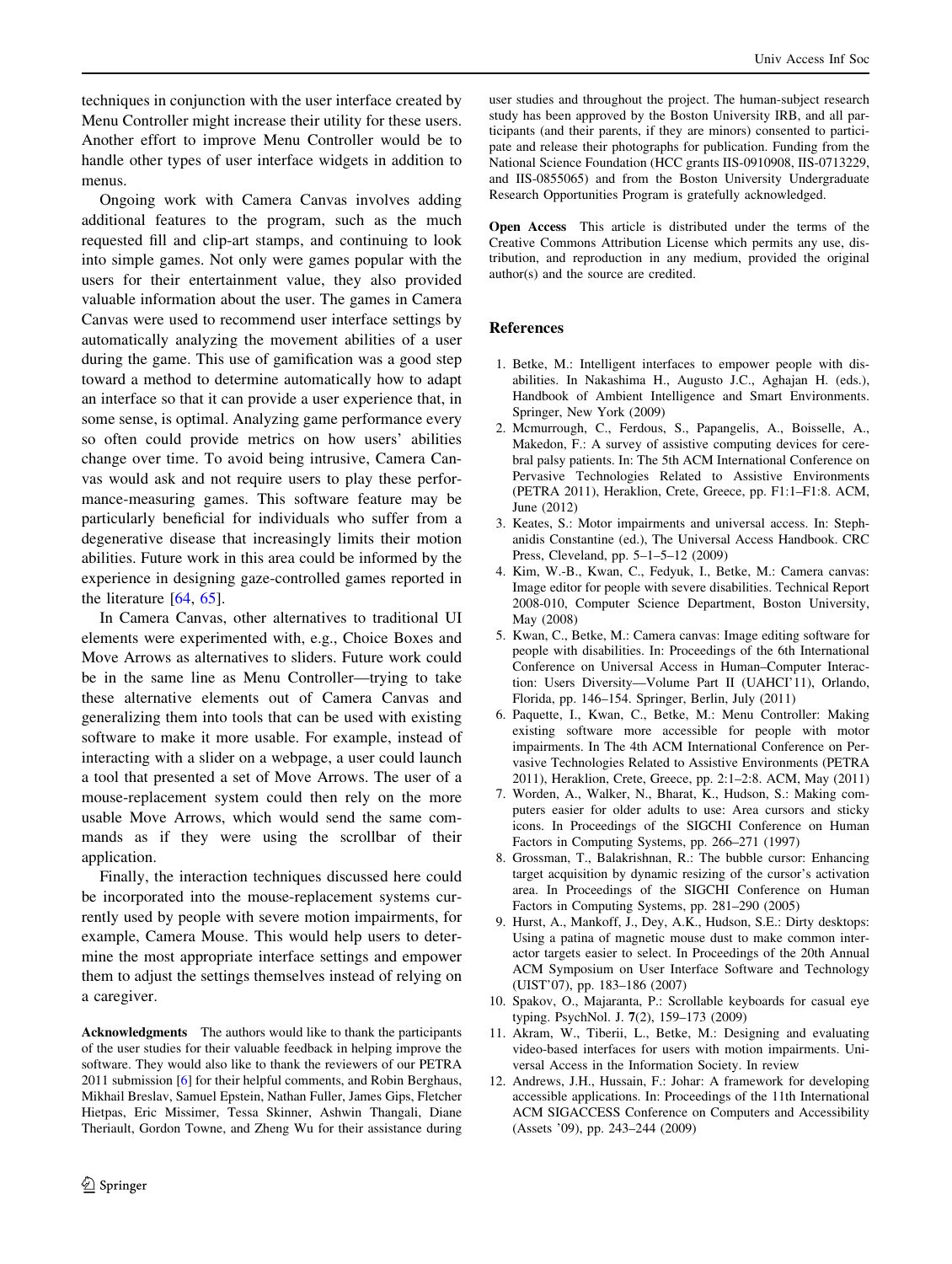- <span id="page-16-0"></span>13. Olsen Jr., D.R., Hudson, S.E., Verratti, T., Heiner, J.M., Phelps, M.: Implementing interface attachments based on surface representations. In: Proceedings of the SIGCHI Conference on Human Factors in Computing Systems: The CHI is the limit (CHI'99), pp. 191–198 (1999)
- 14. Magee, J.J.: Adaptable Interfaces for People with Motion Disabilities. PhD thesis, Computer Science Department, Boston University, September (2011)
- 15. Wobbrock, J.O., Kane, S.K., Gajos, K.Z., Harada, S., Froehlich, J.: Ability-based design: concept, principles and examples. ACM Trans. Access. Comput. 3, 9:1–9:27 (2011)
- 16. Shein, F.: Human interface design and the handicapped user. In: Proceedings of the Computer–Human Interaction Conference, pp. 292–293. ACM (1986)
- 17. Magee, J.J., Betke, M.: HAIL: hierarchical adaptive interface layout. In: K. Miesenberger et al., (eds.) 12th International Conference on Computers Helping People with Special Needs (ICCHP 2010), Vienna University of Technology, Austria, Part 1, LNCS 6179, pp. 139–146. Springer, Berlin, July (2010)
- 18. Magee, J.J., Epstein, S., Missimer, E., Betke, M.: Adaptive mappings for mouse-replacement interfaces. In: The 12th International ACM SIGACCESS Conference on Computers and Accessibility (ASSETS 2010), p. 3. Orlando, Florida, USA, October (2010)
- 19. Magee, J.J., Epstein, S., Missimer, E.S., Kwan, C., Betke, M.: Adaptive mouse-replacement interface control functions for users with disabilities. In Proceedings of the 6th International Conference on Universal Access in Human–Computer Interaction: Users Diversity—Volume Part II (UAHCI'11), Orlando, Florida, pp. 332–341. Springer, Berlin, July (2011)
- 20. Gajos, K.Z., Weld, D.S., Wobbrock, J.O.: Automatically generating personalized user interfaces with Supple. Artif. Intell. 174, 910–950 (2010)
- 21. Connor, C., Yu, E., Magee, J., Cansizoglu, E., Epstein, S., Betke, M.: Movement and recovery analysis of a mousereplacement interface for users with severe disabilities. In: Proceedings of the 13th International Conference on Human– Computer Interaction (HCI International 2009), pp. 1–10. San Diego, CA, July (2009)
- 22. Donegan M. (2012) Features of gaze control systems. In: Majaranta P., Aoki H., Donegan M., Hansen D.W., Hansen J.P., Hyrskykari A., Räihä K. (eds) Gaze Interaction and Applications of Eye Tracking: Advances in Assistive Technologies. IGI Global, pp. 28–34
- 23. Hutchings, D.R., Stasko, J.: Mudibo: multiple dialog boxes for multiple monitors. In: CHI '05 Extended Abstracts on Human Factors in Computing Systems, pp. 1471–1474 (2005)
- 24. Tan, D.S., Meyers, B., Czerwinski, M.: WinCuts: manipulating arbitrary window regions for more effective use of screen space. In CHI '04 Extended Abstracts on Human Factors in Computing Systems, pp. 1525–1528 (2004)
- 25. Stuerzlinger, W., Chapuis, O., Phillips, D., Roussel, N.: User Interface Façades: Towards fully adaptable user interfaces. In: Proceedings of the 19th Annual ACM Symposium on User Interface Software and Technology (UIST '06), pp. 309–318 (2006)
- 26. Amant, R., Riedl, M.O., Ritter, F.E., Reifers, A.: Image processing in cognitive models with SegMan. In: Proceedings of the 11th International Conference on Human–Computer Interaction (HCII International 2005), pp. 1–10. July (2005)
- 27. Hurst, A., Hudson, S.E., Mankoff, J.: Automatically identifying targets users interact with during real world tasks. In: Proceedings of the 14th International Conference on Intelligent User Interfaces (IUI'10), pp. 11–20 (2010)
- 28. Active Accessibility. Retrieved July 23, 2012, from [http://](http://msdn.microsoft.com/en-us/library/aa291313%28VS.71%29.aspx) [msdn.microsoft.com/en-us/library/aa291313%28VS.71%29.aspx](http://msdn.microsoft.com/en-us/library/aa291313%28VS.71%29.aspx)
- 29. Dixon, M., Fogarty, J.: Prefab: Implementing advanced behaviors using pixel-based reverse engineering of interface structure. In: Proceedings of the 28th International Conference on Human Factors in Computing Systems (CHI '10), pp. 1525–1534 (2010)
- 30. Hornof, A.J., Cavender, A.: EyeDraw: Enabling children with severe motor impairments to draw with their eyes. In: Proceedings of ACM Conference on Human Factors in Computing Systems (CHI), pp. 161–170 (2005)
- 31. Harada, S., Wobbrock, J.O., Landay, J.A.: Voicedraw: a handsfree voice-driven drawing application for people with motor impairments. In: Proceedings of the 9th International ACM SIGACCESS Conference on Computers and Accessibility, Tempe, Arizona, pp. 27–34 (2007)
- 32. Betke, M., Gips, J., Fleming, P.: The Camera Mouse: Visual tracking of body features to provide computer access for people with severe disabilities. IEEE Trans. Neural Syst. Rehabil. Eng. 10(1), 1–10 (2002)
- 33. Gorodnichy, D., Dubrofsky, E., Ali, M.: Working with computer hands-free using Nouse perceptual vision interface. In: Proceedings of the International CRV Workshop on Video Processing and Recognition (VideoRec'07), Montreal, Candada, Canada, May (2007). NRC.
- 34. Manresa-Yee, C., Varona, J., Perales, F.J., Negre, F., Muntaner, J.J.: Experiences using a hands-free interface. In: Proceedings of the 10th International ACM SIGACCESS Conference on Computers and Accessibility, pp. 261–262, New York, NY, (2008). ACM
- 35. SmartNAV by NaturalPoint. Retrieved July 23, (2012), <http://www.naturalpoint.com/smartnav>
- 36. The COGAIN website. Maintained by the Communication by Gaze Interaction Association for promotion of research and development in the field of gaze-based interaction in computeraided communication and control. Retrieved July 23, 2012, <http://www.cogain.org>
- 37. Ashmore, M., Duchowski, A.T., Shoemaker, G.: Efficient eye pointing with a fisheye lens. In: Proceedings of Graphics Interface (GI '05), pp. 203–210 (2005)
- 38. The COGAIN eye-tracker website. List of commercial eye tracking systems used for controlling a computer or as communication aids by people with disabilities and open-source and freeware software for gaze and eye tracking and eye movement analysis. Retrieved July 23, (2012), [http://www.cogain.org/](http://www.cogain.org/wiki/Eye_Trackers) [wiki/Eye\\_Trackers](http://www.cogain.org/wiki/Eye_Trackers)
- 39. Majaranta, P.:Communication and text entry by gaze. In: Majaranta P., Aoki H., Donegan M., Hansen D.W., Hansen J.P., Hyrskykari A., Räihä K. (eds) Gaze Interaction and Applications of Eye Tracking: Advances in Assistive Technologies, pp. 63–77. IGI Global (2012)
- 40. Majaranta, P., Bates, R., Donegan, M.: Eye tracking. In: Stephanidis Constantine (eds.), The Universal Access Handbook. CRC Press, Cleveland, pp. 36–1-36–17 (2009)
- 41. Prendinger, H., Hyrskykari, A., Nakayama, M., Istance, H., Bee, N., Takahasi, Y.: Attentive interfaces for users with disabilities: eye gaze for intention and uncertainty estimation. Univers. Access Inf. Soc. 8(4), 339–354 (2009)
- 42. The Camera Mouse website. Retrieved July 23, 2012, <http://www.cameramouse.org> (2012)
- 43. Jacob, R.J.K.: What you look at is what you get. Computer 26(7), 65–66 (1993)
- 44. Dragon speech recognition software. Retrieved July 23, 2012, from <http://www.nuance.com/dragon>
- 45. Windows Media Player. Windows Media Player—Microsoft Windows. Retrieved July 23, 2012, from [http://windows.](http://windows.microsoft.com/en-US/windows/products/windows-media-player) [microsoft.com/en-US/windows/products/windows-media-player](http://windows.microsoft.com/en-US/windows/products/windows-media-player)
- 46. Windows development (Windows). Retrieved July 23, 2012, from [http://msdn.microsoft.com/en-us/library/ee663300%28v=](http://msdn.microsoft.com/en-us/library/ee663300%28v=VS.85%29.aspx) [VS.85%29.aspx](http://msdn.microsoft.com/en-us/library/ee663300%28v=VS.85%29.aspx)